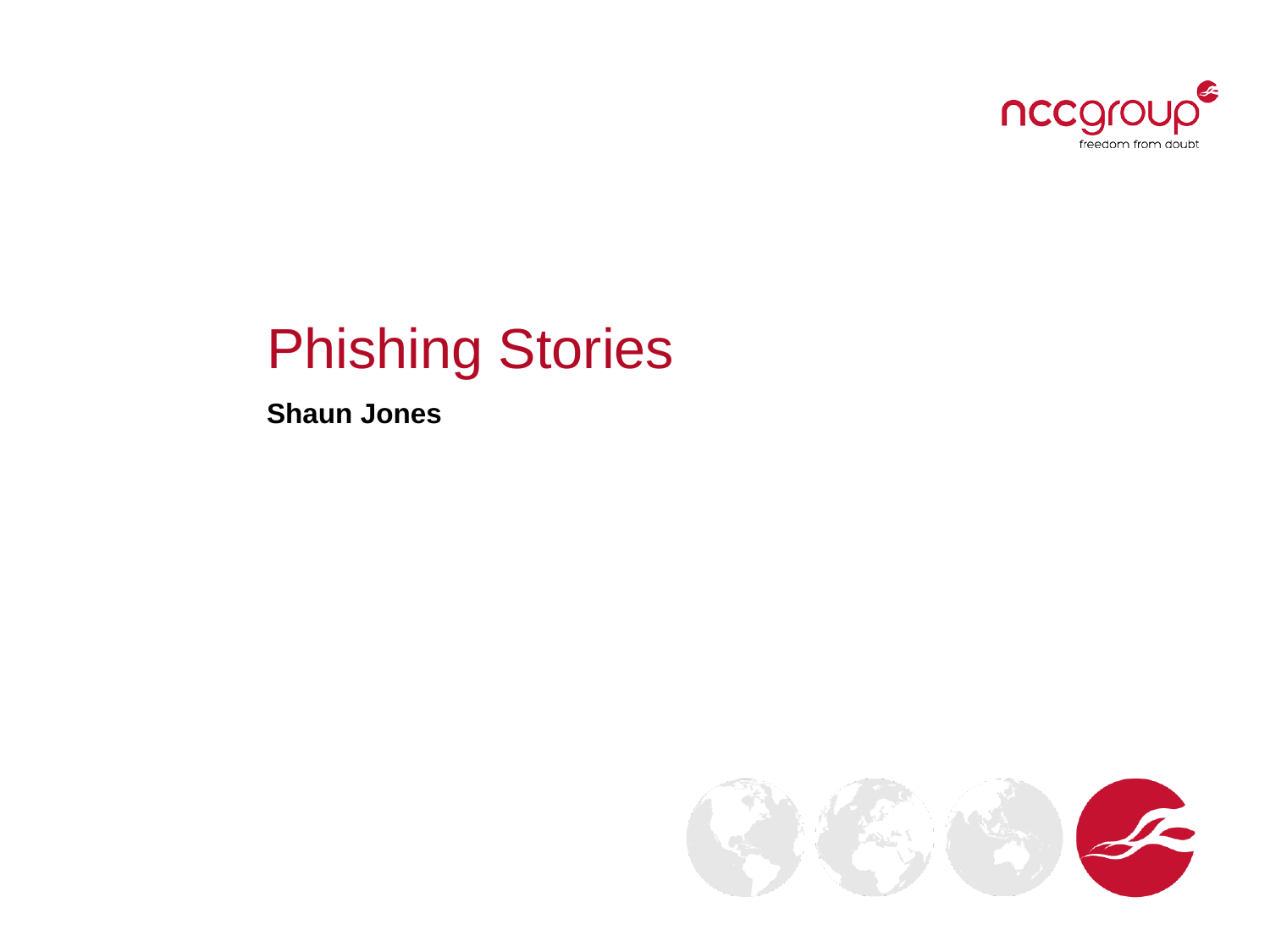

# Agenda

- **What is Phishing?**
- **Phishing Story I – Intranets are actually pretty useful**
- **Phishing Story II – Why do I need two factor auth**
- **Phishing Story III – Everybody gets shells!**

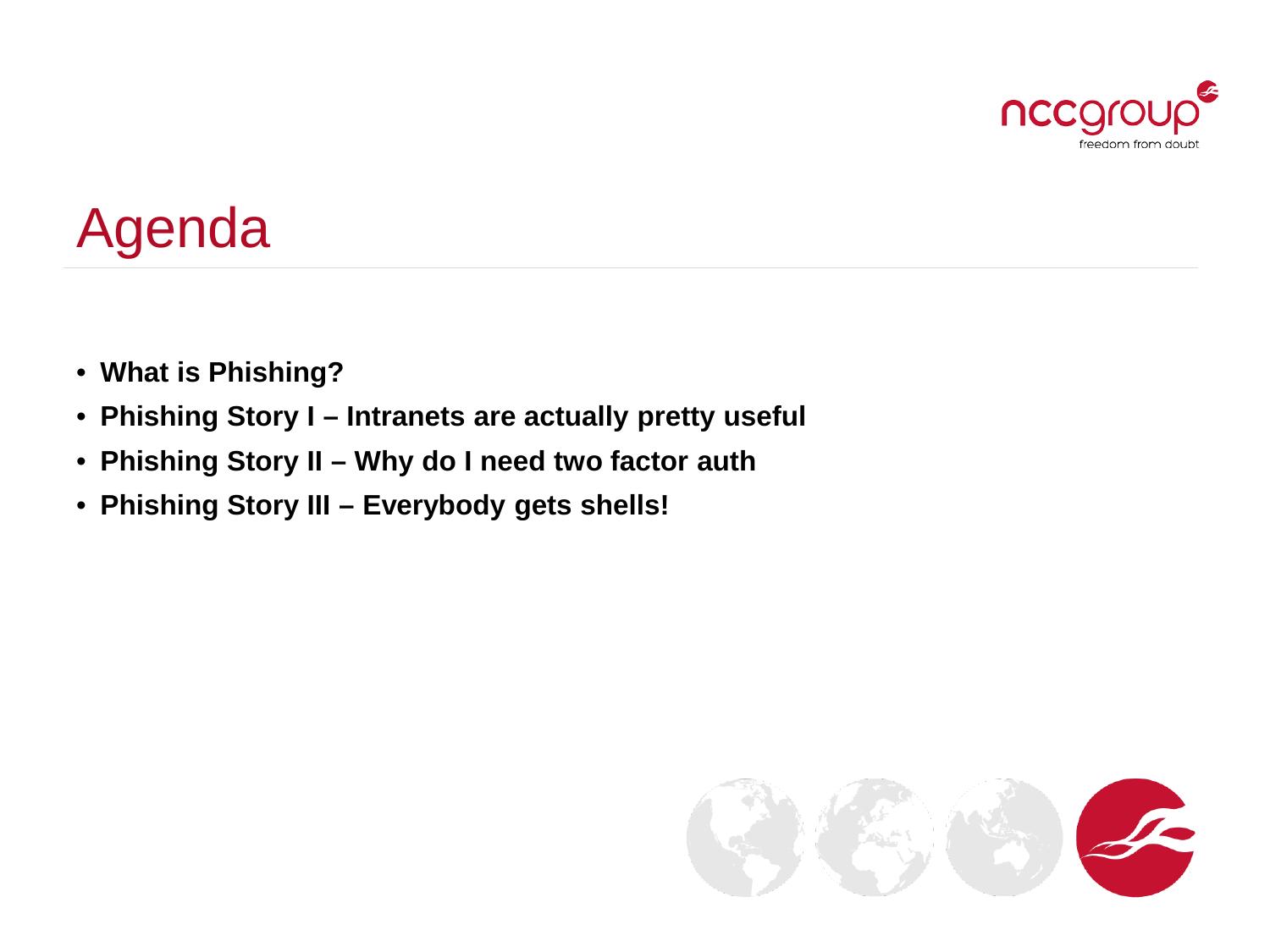

# What is Phishing?

The fraudulent practice of sending emails purporting to be from reputable companies in order to induce individuals to reveal personal information, such as passwords and credit card numbers, online.

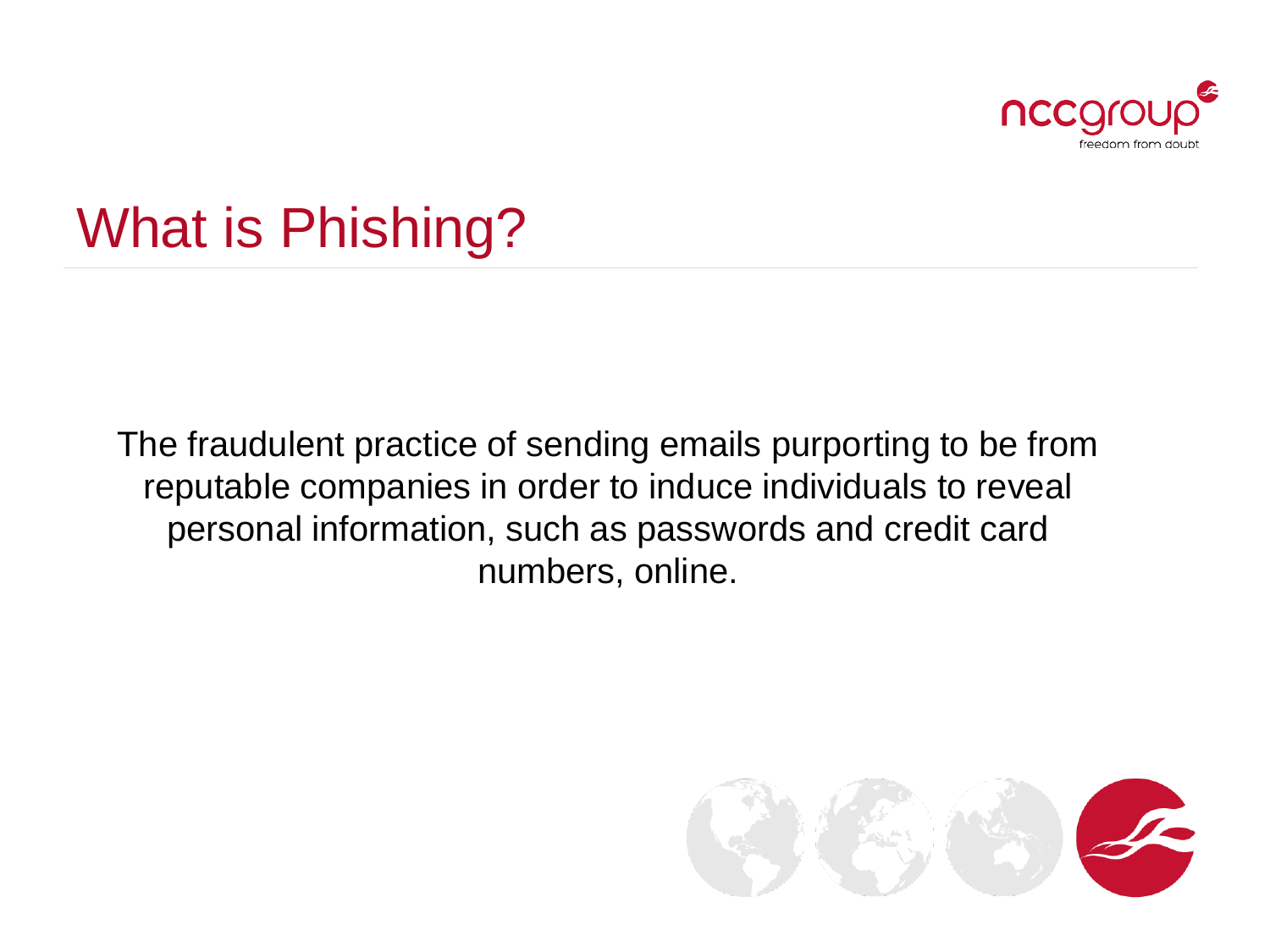

### PHISHING STORY I

#### Intranets are actually pretty useful

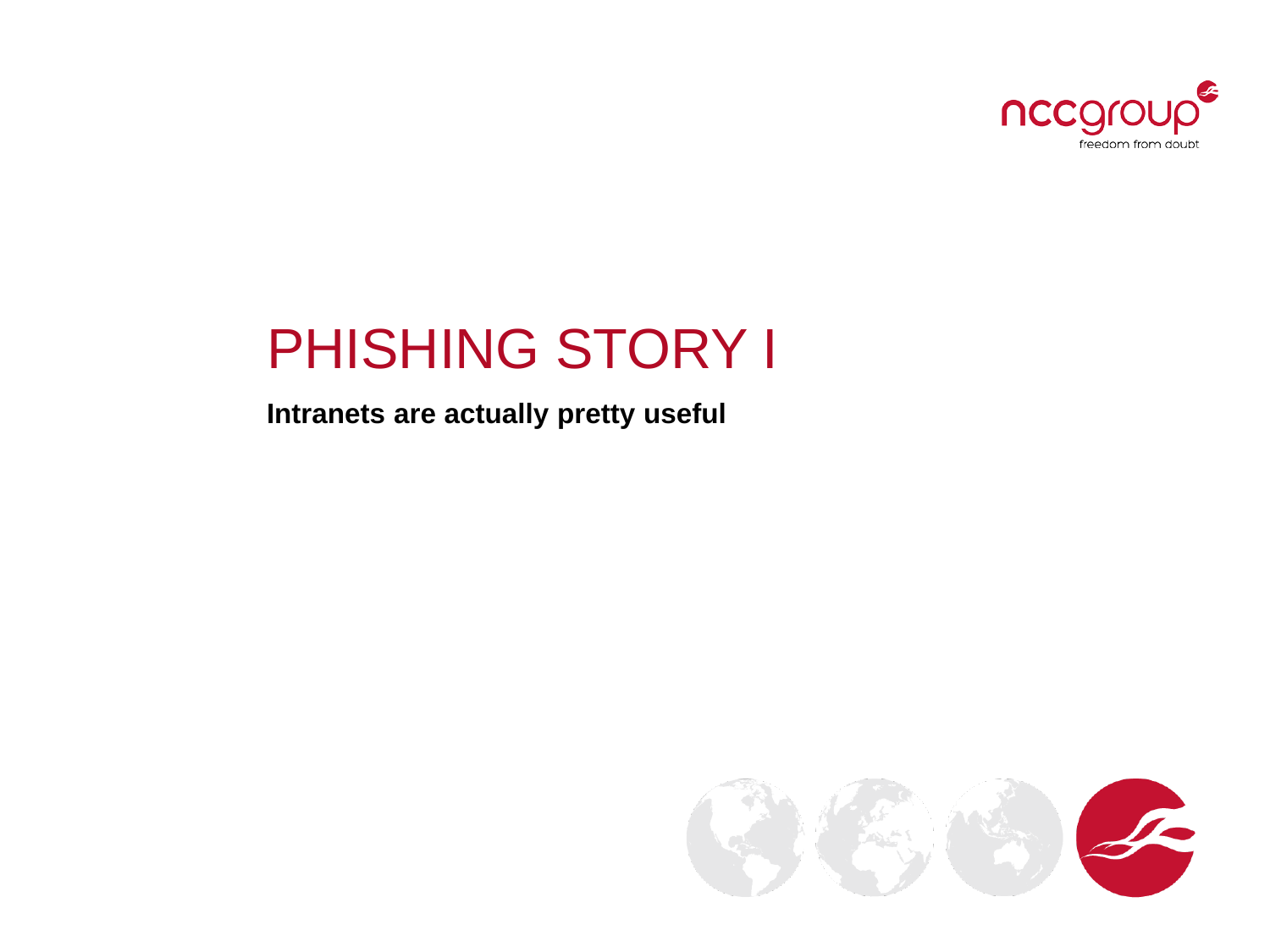

# STORY I

Point of the job?

- Test the client's susceptibility to phishing attacks
- Test clients IT team's ability to respond to a phishing attack
- Phishing was part of physical breach

Our Plan

- Target the external login interfaces
- Launch an attack impersonating an extranet login page
- Capture creds and use them to access the SSL VPN
- Do the root dance
- Use access to aid with physical breach

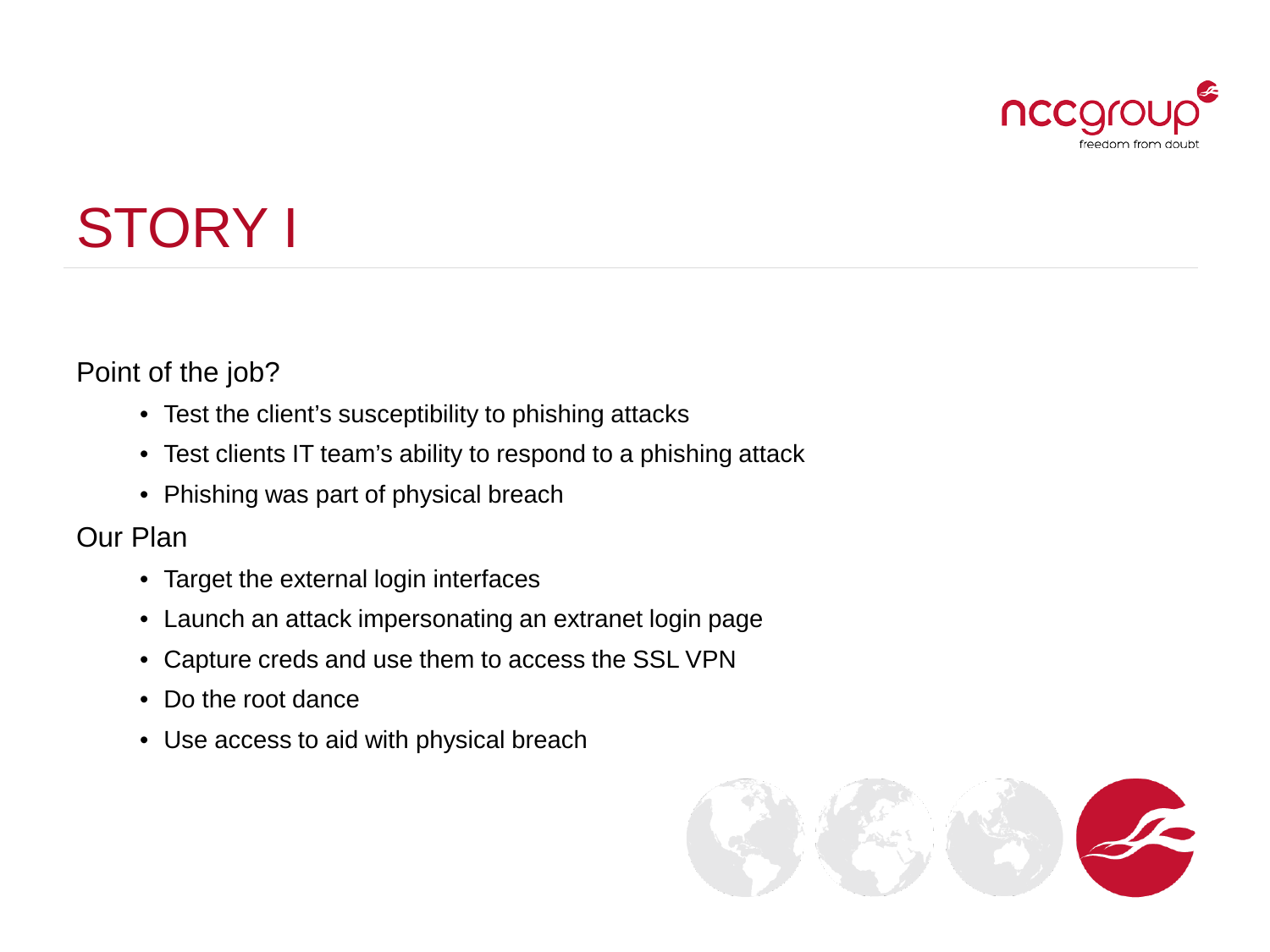

### STORY I – FAKE EXTRANET SITE – THE SITE

| $\leftarrow$ $\rightarrow$ C   Althps://                                   | /cgi-bin/welcome/                                                                                                                                                                                                                                                            |    |                                   |  |
|----------------------------------------------------------------------------|------------------------------------------------------------------------------------------------------------------------------------------------------------------------------------------------------------------------------------------------------------------------------|----|-----------------------------------|--|
|                                                                            | Welcome to the<br>Portal                                                                                                                                                                                                                                                     |    |                                   |  |
| Warning: This system is restricted to authorised<br>the system monitoring. | Unauthorised access or use is a violation of company policy and UK law. This system is monitored for administrative and<br>security purposes. By proceeding, you acknowledge that you have read and understand this notice and that you consent to<br>Username:<br>Password: |    | users for business purposes only. |  |
|                                                                            | Domain:<br>Login                                                                                                                                                                                                                                                             | ۰. |                                   |  |
|                                                                            |                                                                                                                                                                                                                                                                              |    |                                   |  |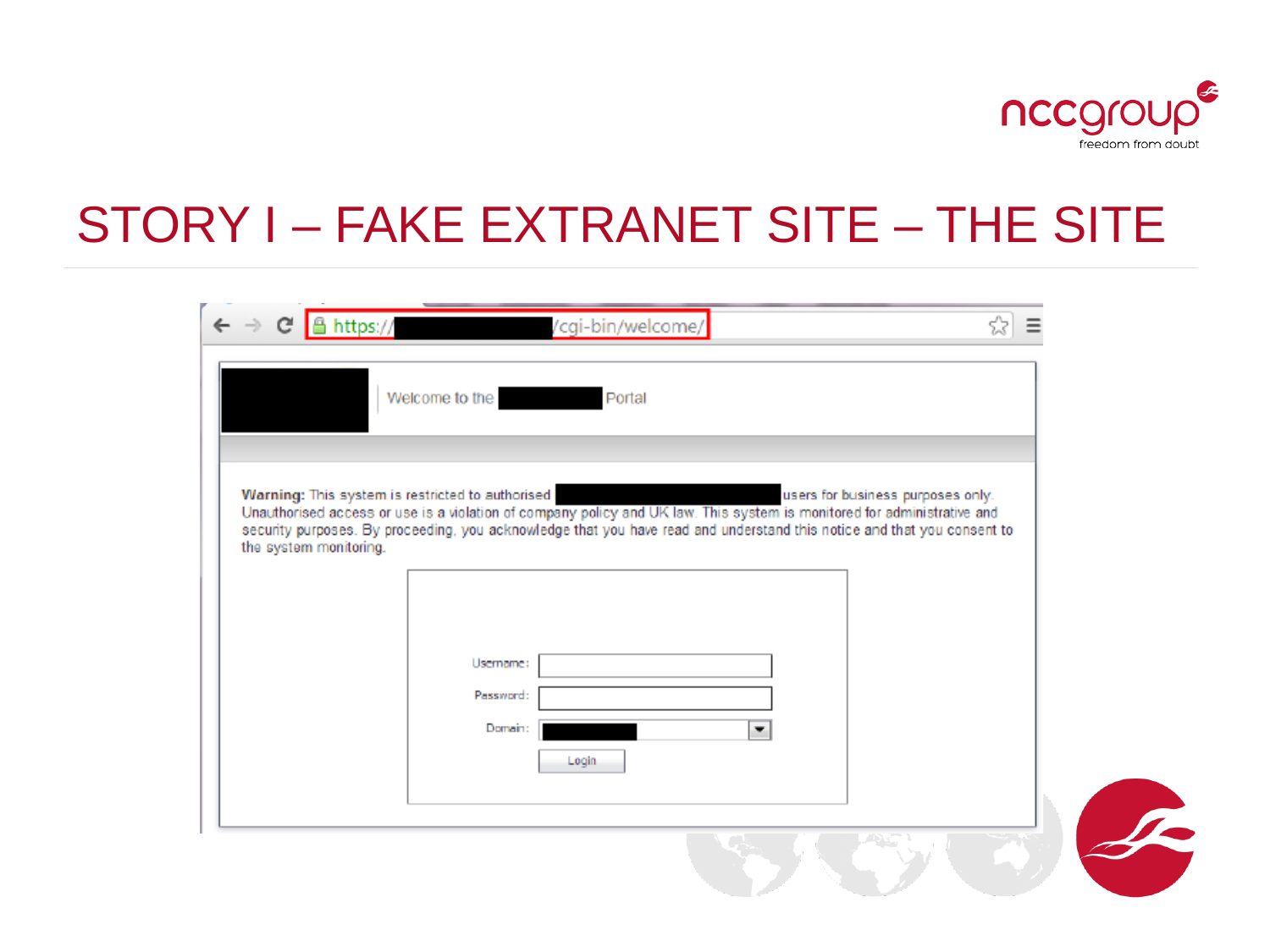

### STORY I – FAKE EXTRANET SITE – THE EMAIL

| From:                  |                                                                                                                                                       |                                                                                                                                                                                                                                | Sent: Tue 22/04/20 |
|------------------------|-------------------------------------------------------------------------------------------------------------------------------------------------------|--------------------------------------------------------------------------------------------------------------------------------------------------------------------------------------------------------------------------------|--------------------|
| To:                    |                                                                                                                                                       |                                                                                                                                                                                                                                |                    |
| Cc.                    |                                                                                                                                                       |                                                                                                                                                                                                                                |                    |
| Subject:               | <b>Extranet maintence</b>                                                                                                                             |                                                                                                                                                                                                                                |                    |
|                        | Good Afternoon,                                                                                                                                       |                                                                                                                                                                                                                                |                    |
|                        | Due to essential maintenance, it is required that all employees login to the extranet. Please go to https://<br>and enter your username and password. |                                                                                                                                                                                                                                | /cgi-bin/welcome   |
| <b>Many Thanks</b>     |                                                                                                                                                       |                                                                                                                                                                                                                                |                    |
| <b>IT Service Desk</b> |                                                                                                                                                       |                                                                                                                                                                                                                                |                    |
|                        |                                                                                                                                                       |                                                                                                                                                                                                                                |                    |
|                        |                                                                                                                                                       |                                                                                                                                                                                                                                |                    |
|                        |                                                                                                                                                       | and the company of the company of the company of the company of the company of the company of the company of the company of the company of the company of the company of the company of the company of the company of the comp |                    |

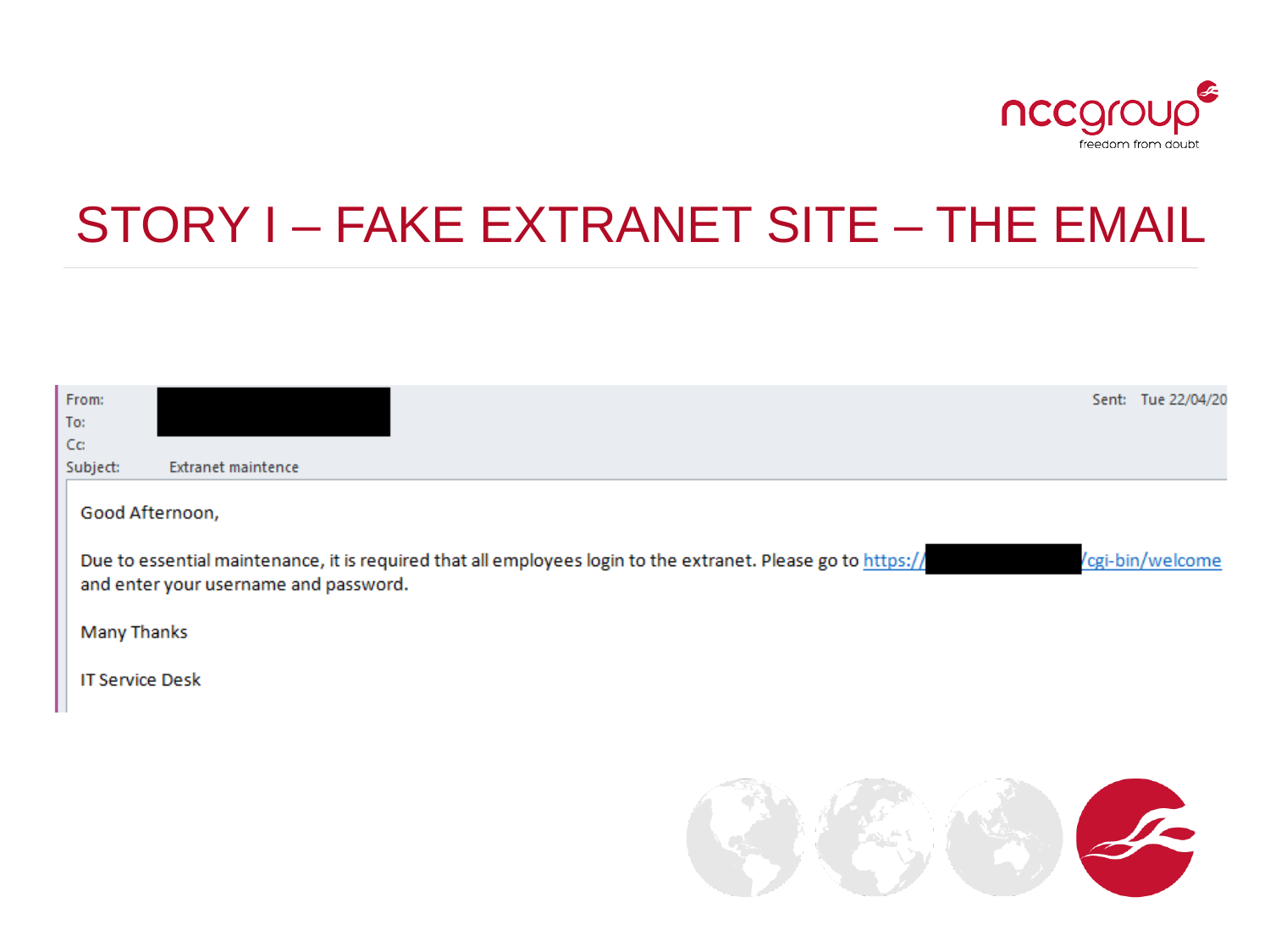

# Story I – Outcome of The Phishing Attack

- Captured a lot of domain credentials within minutes of sending the email
- Used the captured credentials on OWA and their SSL VPN
- Found a number of credentials sets and instructions on how to connect to certain systems in mailboxes
- Scanned their internal network for common easy ports (8080, 8081 and 1433)
- Found numerous MSSQL(1433) ports open
- Default creds SA with a blank password
- MSSQL service has domain admin privs

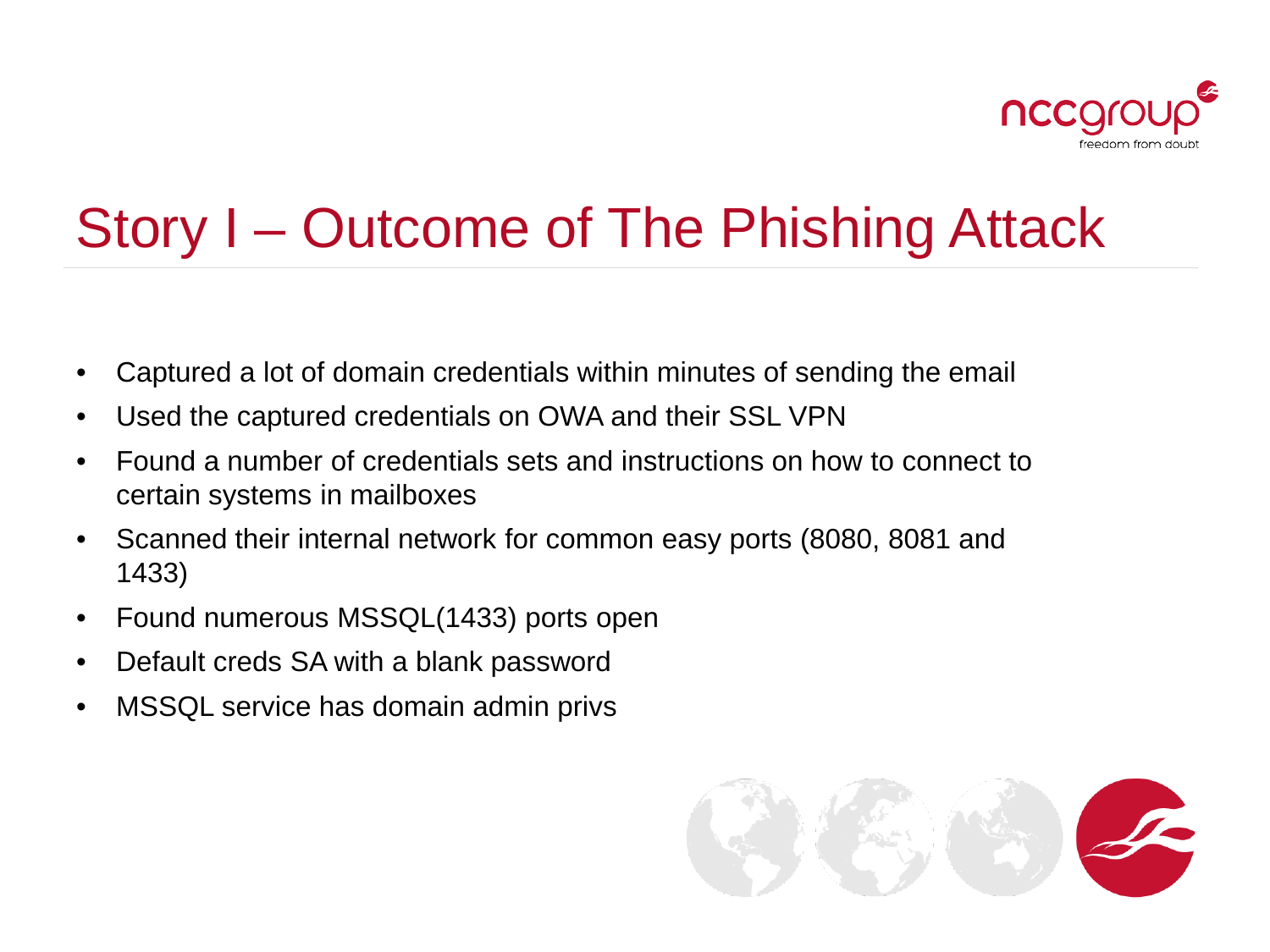

### Story I - The Intranet/Requesting an Access Card

#### **Access Card Request**

|    | New Actors - |                 |            |               |              | View               |
|----|--------------|-----------------|------------|---------------|--------------|--------------------|
|    | $0$ Title    | Nacipient Namie | Department | <b>ACCESS</b> | Requested by | <b>Status</b>      |
|    | Technician   |                 |            |               |              | Not Started        |
|    | Technician   |                 |            |               |              | Not Started        |
|    | Cleaner      |                 |            |               |              | Not started        |
|    |              |                 |            |               |              | Not Started        |
| a. |              |                 |            |               |              | Not Started        |
| a. |              |                 |            |               |              | Not Started        |
|    |              |                 |            |               |              | <b>Not Started</b> |
|    |              |                 |            |               |              | Not Started        |

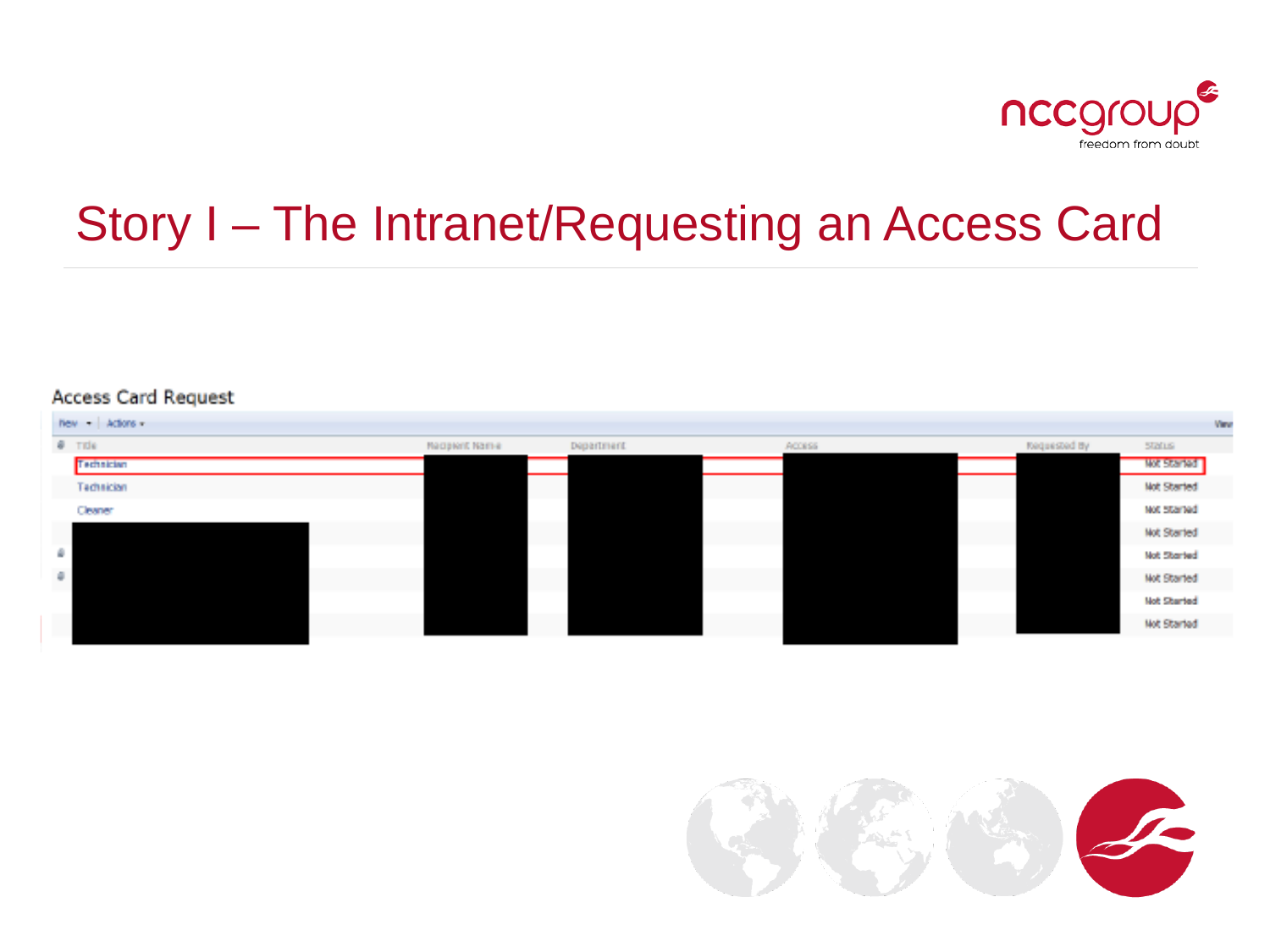

# STORY I – ACCESS TO THE BUILDING







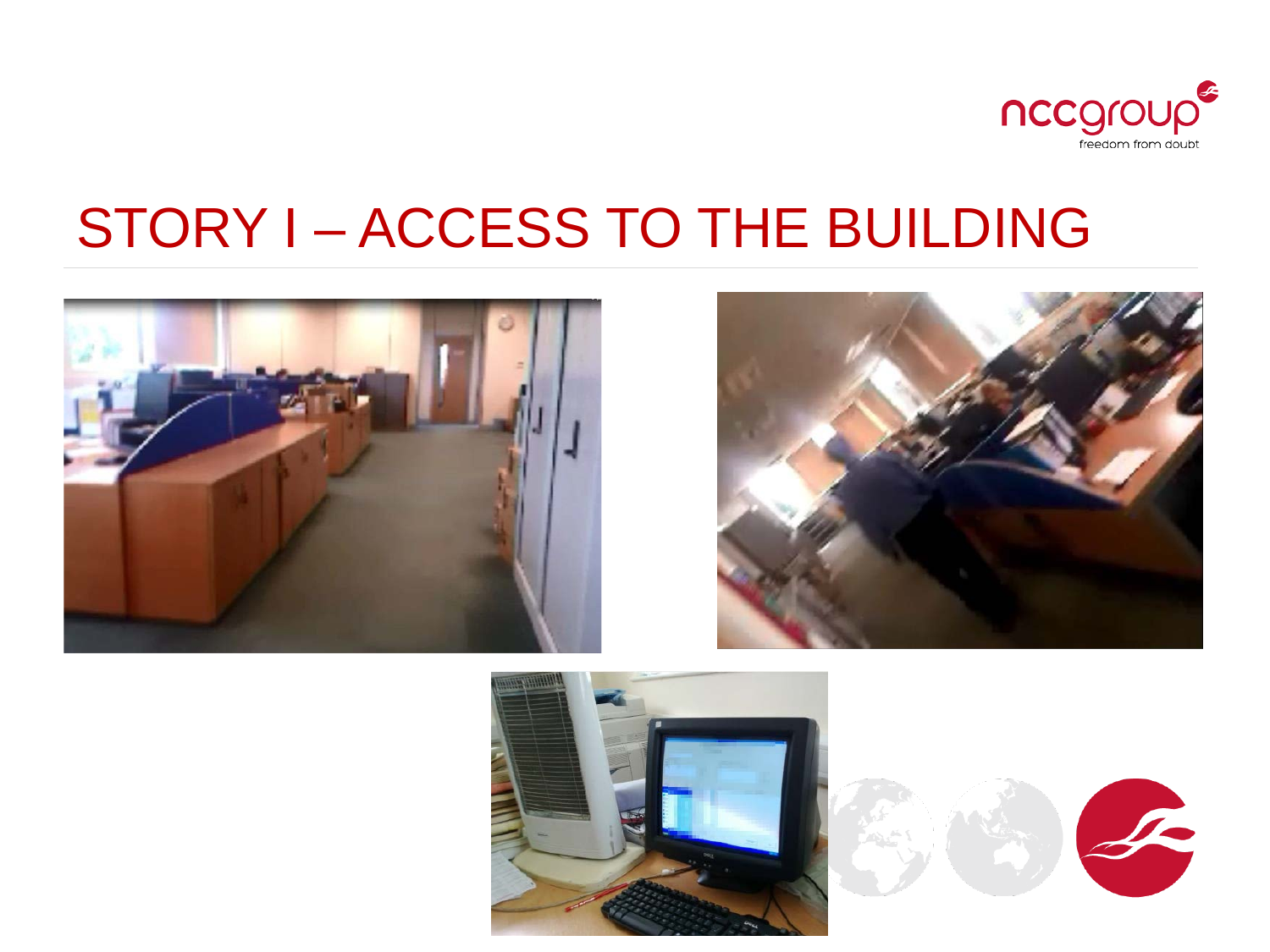

# PHISHING STORY II

### **Why do I need two factor authentication**

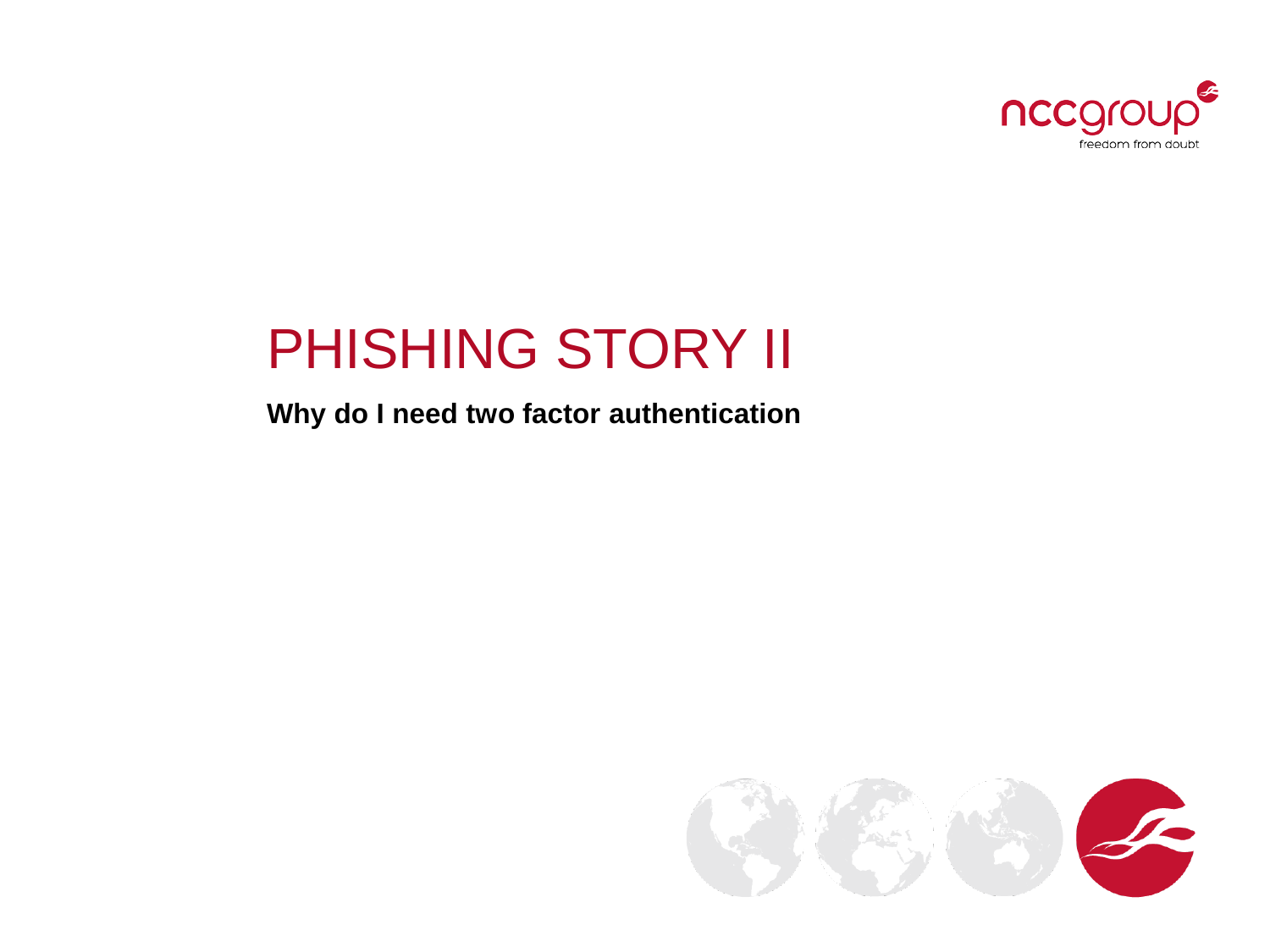

# STORY II

Point of the job?

- Physical breach gig with a Phishing assessment included
- Test clients user's susceptibility to a phishing attack

Our Plan

- Steal credentials
	- Launch an attack against OWA
- Use compromised accounts in Physical breach
	- Create a back story to get access
	- To log into machines

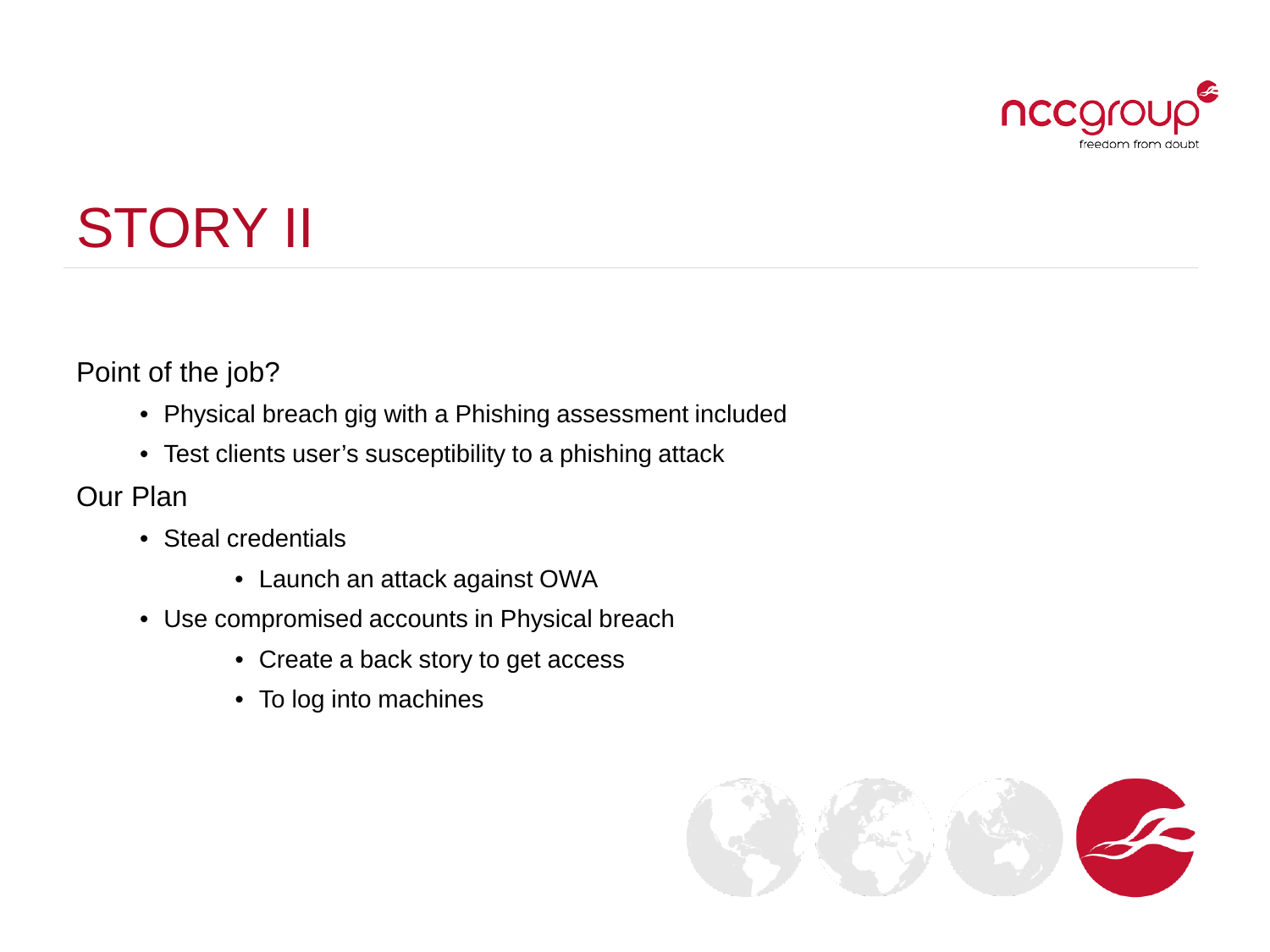

# STORY II – FAKE OWA – THE SITE

|                   | Security (show explanation)                                                                                                                                                                                                                                                                                                                   |
|-------------------|-----------------------------------------------------------------------------------------------------------------------------------------------------------------------------------------------------------------------------------------------------------------------------------------------------------------------------------------------|
| $\bullet$         | This is a public or shared computer<br>This is a private computer                                                                                                                                                                                                                                                                             |
| J.                | Use Outlook Web Access Light<br>The Light dient provides fewer features and is sometimes<br>faster. Use the Light client if you are on a slow connection or<br>using a computer with unusually strict browser security<br>settings. If you are using a browser other than Internet<br>Explorer 6 or later, you can only use the Light client. |
| Domain user name: |                                                                                                                                                                                                                                                                                                                                               |
| Password:         |                                                                                                                                                                                                                                                                                                                                               |
|                   | Log On                                                                                                                                                                                                                                                                                                                                        |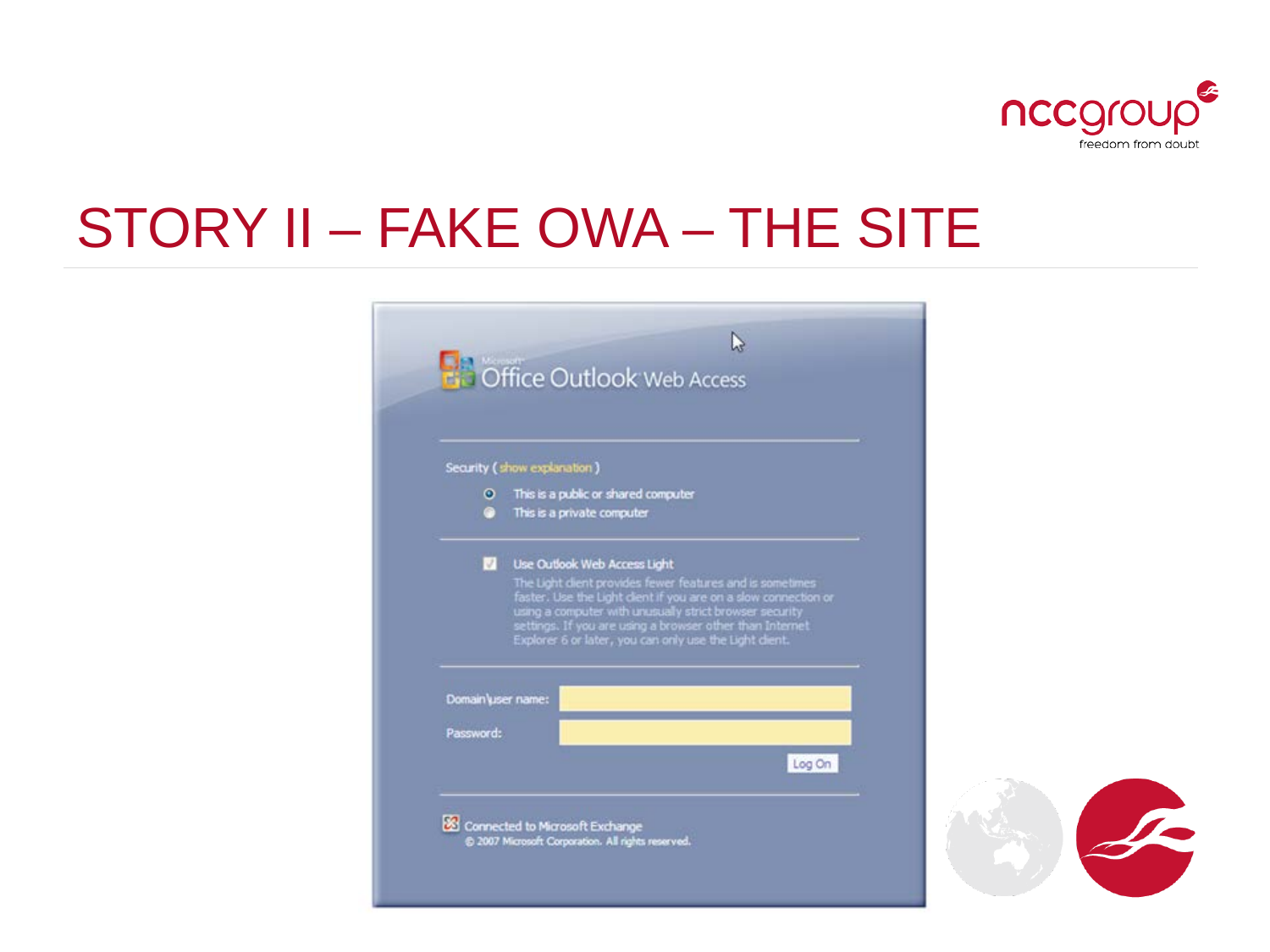

# STORY II - FAKE OWA - THE EMAIL

#### **Outlook migration**

support@ Sent: Tue 22/04/2014 14:17 To: Shaun Jones

#### All.

's migration to a new IT infrastructure we request that all users confirm that they are able to login to the As part of email portal by 29/04/2014. Any accounts that have been dormant for over 2 months will be disabled.

/owa/auth/logon.aspx?logon= Go to http:// and enter your username and password. These will be the same as your regular Windows credentials.

Thanks in advance for your assistance regarding this matter. Kind Regards,

**IT Helpdesk** 

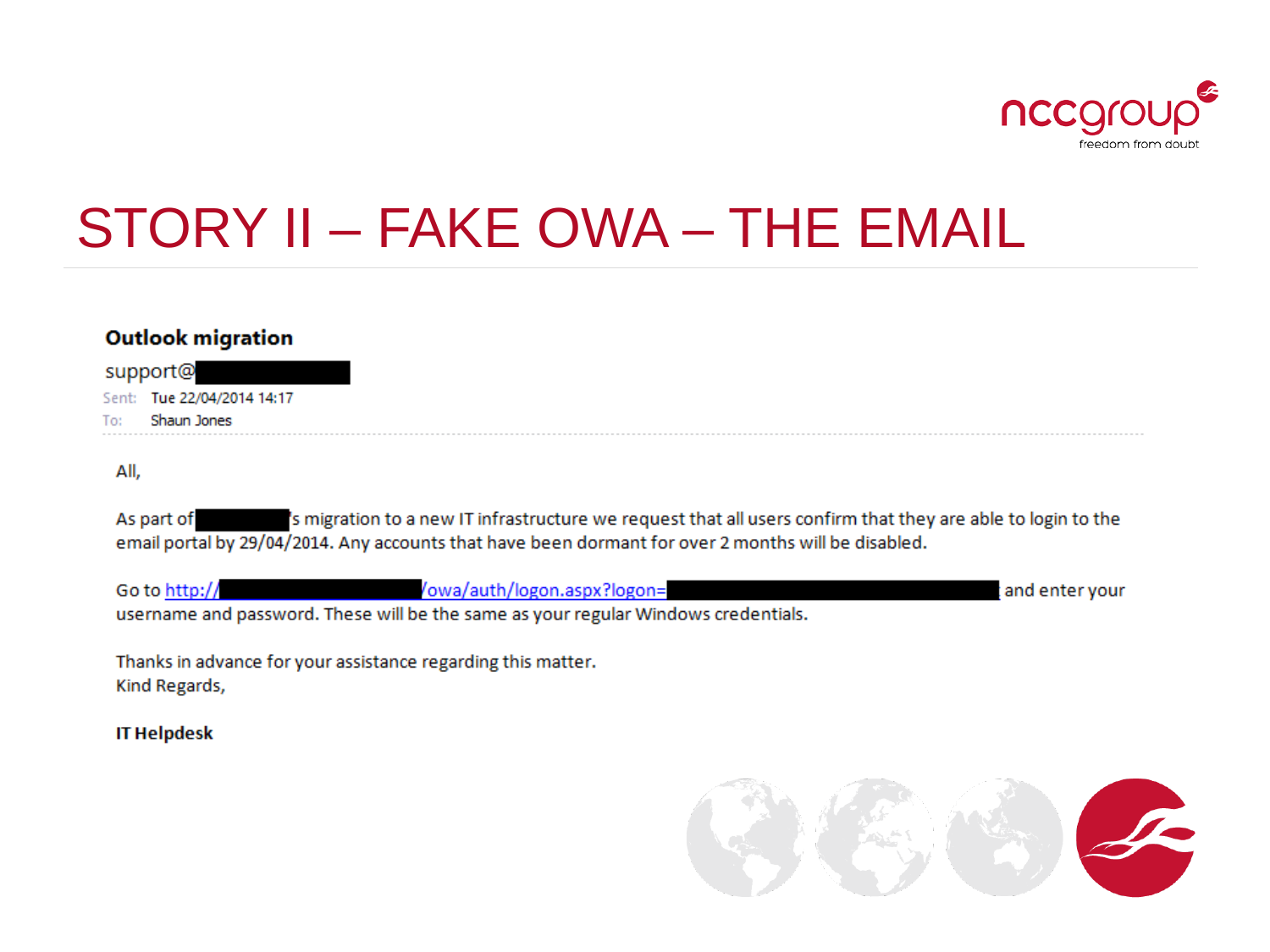

## STORY II – BACK STORY EMAIL

| <b>Reply C</b> Reply to All <b>C</b> Forward <b>F</b> Move $\times$ Delete <b>F</b> Junk Glose |
|------------------------------------------------------------------------------------------------|
| <b>RE: Two Visitors from London Branch</b>                                                     |
| Sent: 06 January 2014 17:52                                                                    |
| To:<br>cc:                                                                                     |
| Hi,                                                                                            |
| Thanks for update we will issue fobs if they need them.                                        |
| Administrator / Office Operations                                                              |
|                                                                                                |
|                                                                                                |
|                                                                                                |
|                                                                                                |
|                                                                                                |
| $00$ <b><math>Q</math></b><br>$+44$<br>т<br><b>RB</b><br>D<br>$+44$                            |
| Е                                                                                              |
| -----Original Message-----                                                                     |
| From:                                                                                          |
| Sent: 06 January 2014 16:47<br>To:                                                             |
| Subject: Two Visitors from London Branch                                                       |
| Hi All,                                                                                        |
| We have two visitors from the London Branch coming in tomorrow to do a presentation.           |
| I have told them to come to the reception at 9:00AM, could you please let them in.             |
| They know where they are going and just require to be let in.                                  |
| Names are: Mithun Bagdai and Shaun Jones.                                                      |



Thank you, Mithun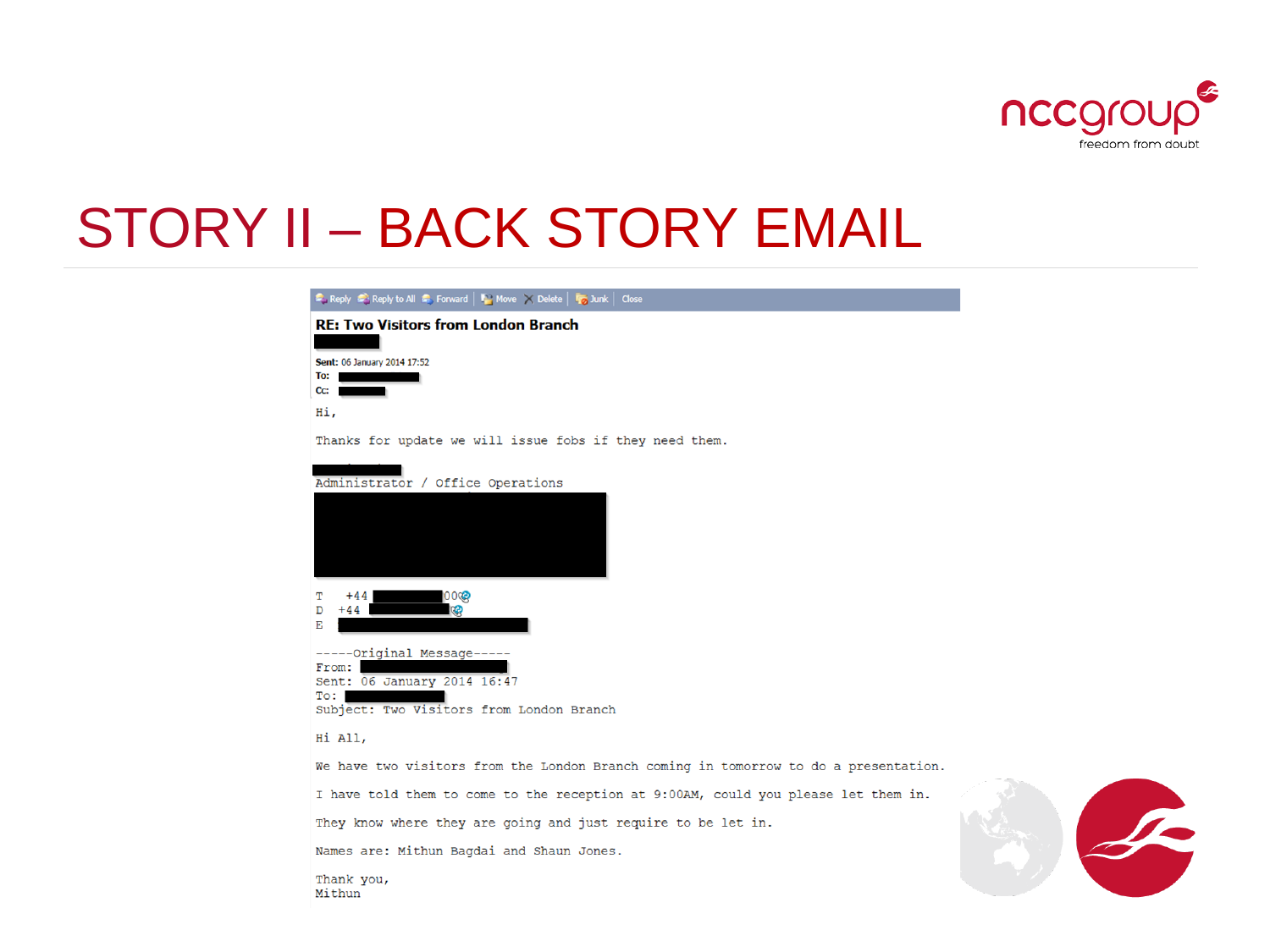

# THE NEXT DAY…



Got Fobs and visitor badges…

Went to a meeting room…

Got domain admin thanks to weak local admin creds and services running with domain admin privs… The whole breach took 20 minutes thanks to the email



"domain admins" nectest /domain /add net group for domain group.local. The command completed successfully.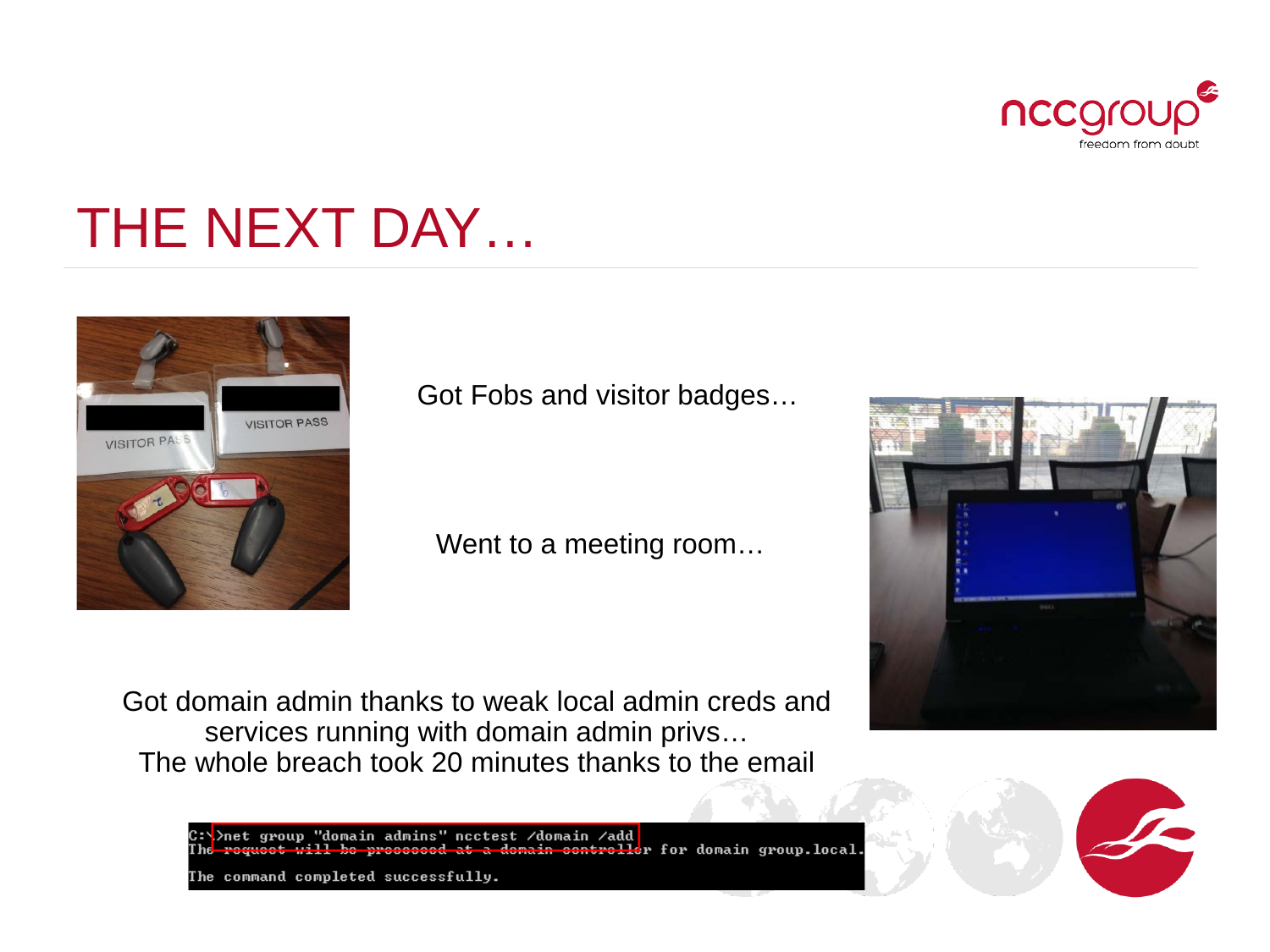

# PHISHING STORY III

**Everybody gets shells!**

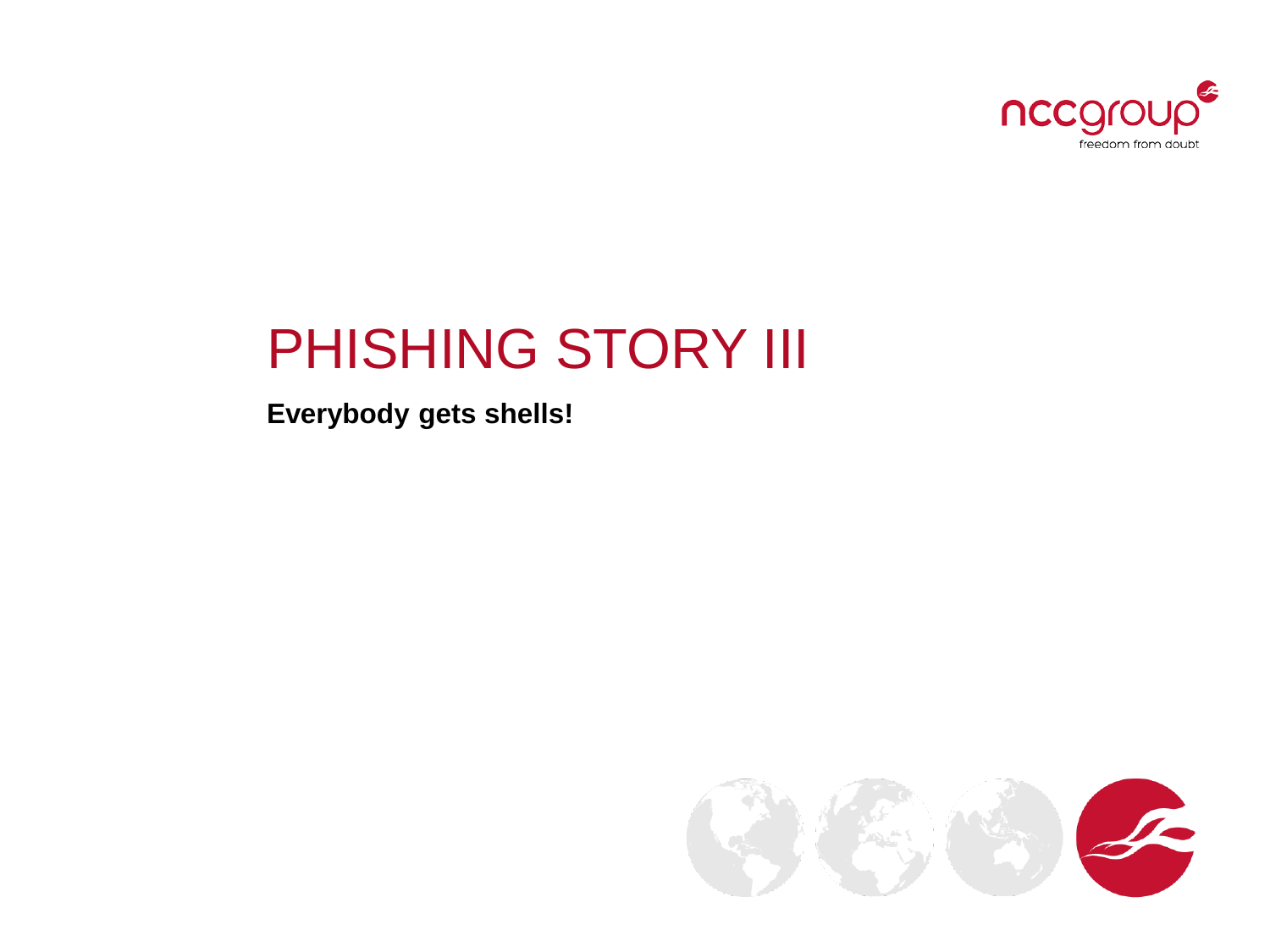

# STORY III

Point of the job?

- Test the users susceptibility to a Phishing attack
- White box approach was taken

### Our Plan

- Steal credentials
	- Employee Benefits
	- A new OWA rollout (they actually use Lotus Notes)
- Get Shells
	- Obtain remote access & get proof of pwnage

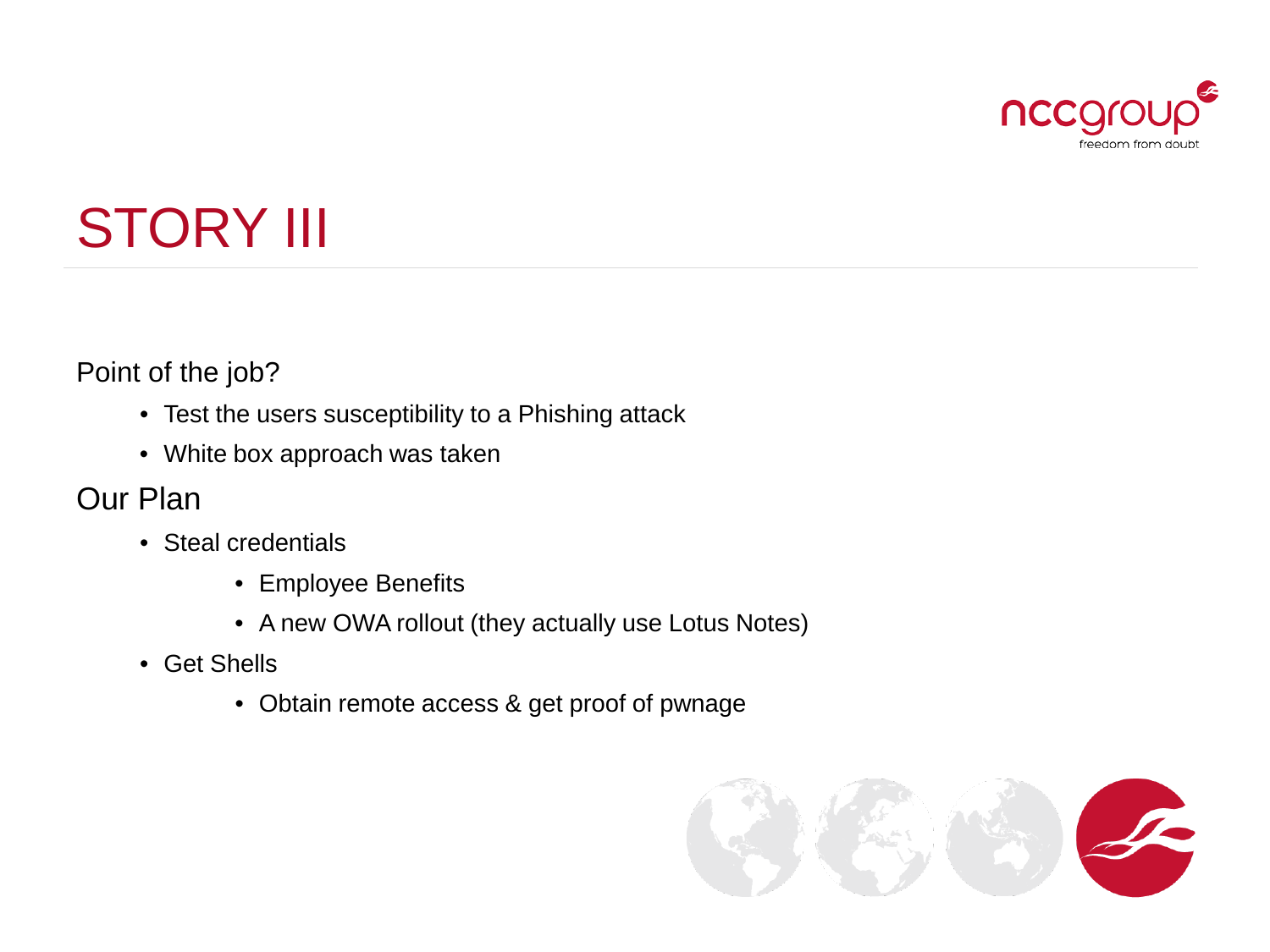

# WHY WHITE BOX?

Time limited testing

Technologies in place

- Whitelisting approach to web filtering (Websense)
- Application Whitelisting (Avecto)
- AV & Host based firewall (Sophos)
- TrendMicro's InterScan Web Security

The main goal was to test users not the technology, but where is the fun in that?

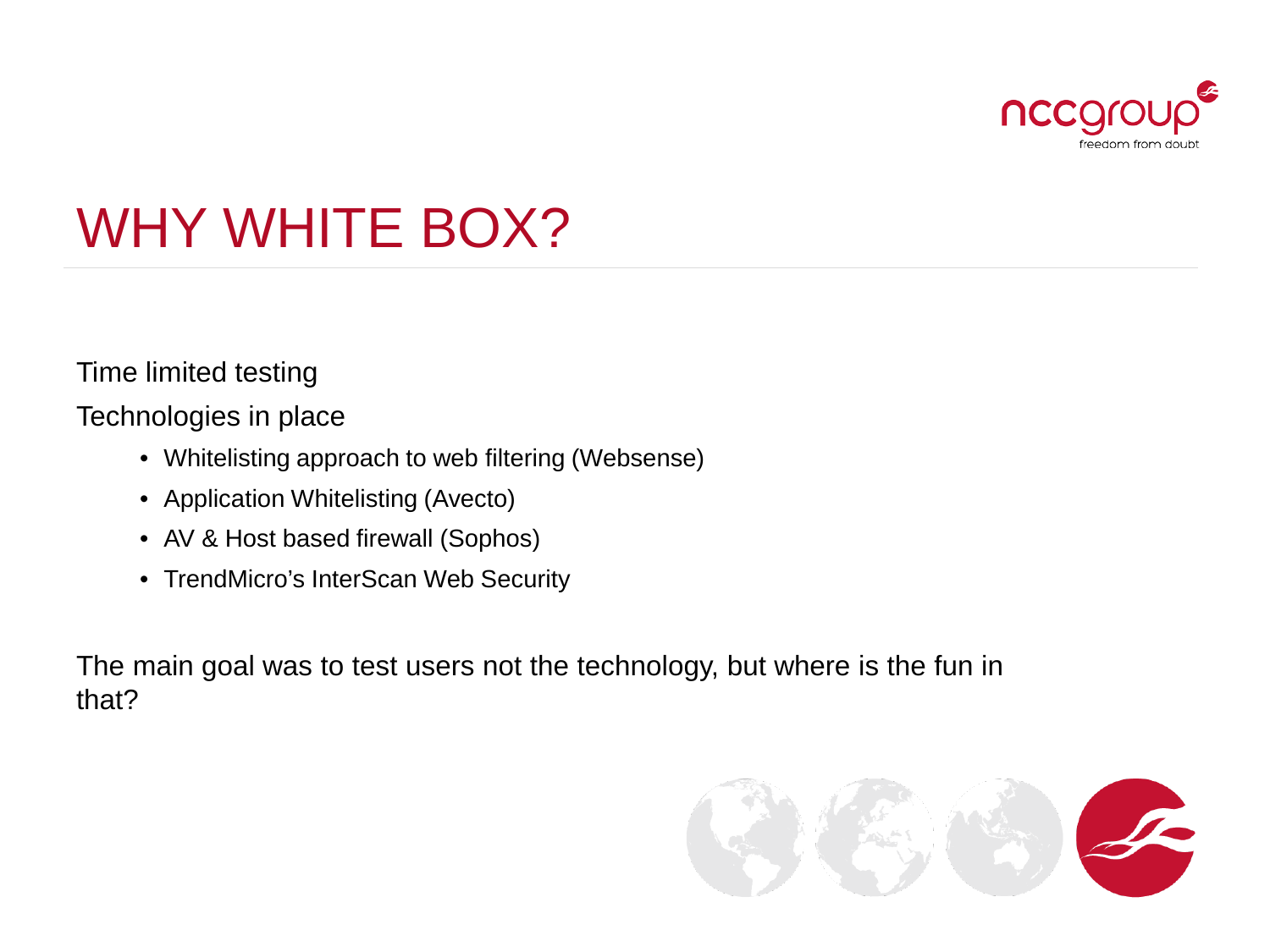

# STORY III – CRED HARVESTING - SITE

| Microsoft <sup>®</sup><br>Outlook Web App |                                                                                                               |         |  |
|-------------------------------------------|---------------------------------------------------------------------------------------------------------------|---------|--|
| Security (show explanation)<br>$\bullet$  | This is a public or shared computer<br>This is a private computer<br>Use the light version of Outlook Web App |         |  |
| Domain\user name:<br>Password:            |                                                                                                               |         |  |
| Connected to Microsoft Exchange           | © 2010 Microsoft Corporation. All rights reserved.                                                            | Sign in |  |
|                                           |                                                                                                               |         |  |

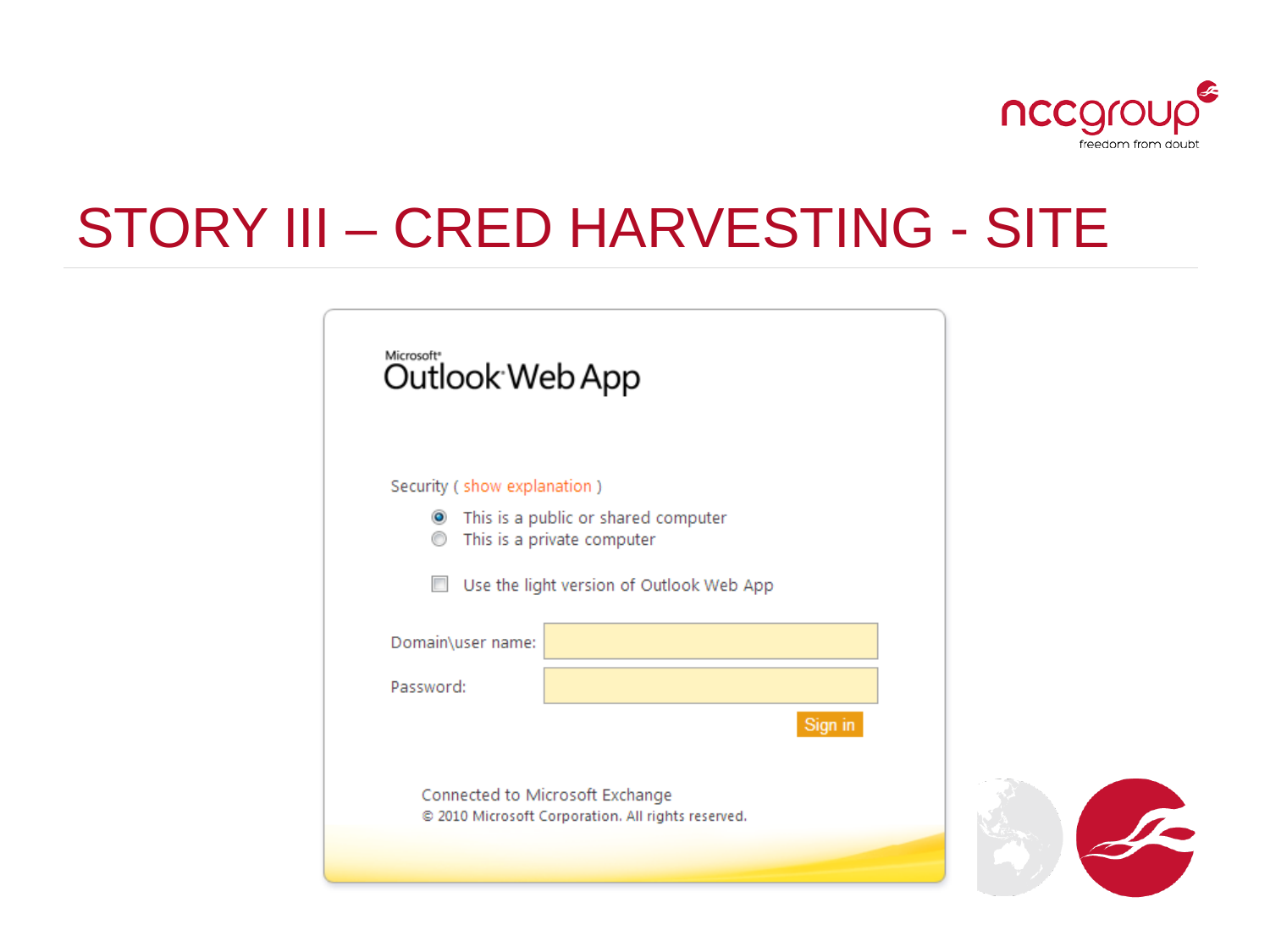

# STORY III - CRED HARVESTING - EMAIL

#### **Outlook migration**

support@ Sent: Tue 22/04/2014 14:17 Shaun Jones To:

All,

As part of 's migration to a new IT infrastructure we request that all users confirm that they are able to login to the email portal by 29/04/2014. Any accounts that have been dormant for over 2 months will be disabled.

| Go to http:// | /owa/auth/logon.aspx?logon=                                                        | and enter your |
|---------------|------------------------------------------------------------------------------------|----------------|
|               | username and password. These will be the same as your regular Windows credentials. |                |

Thanks in advance for your assistance regarding this matter. Kind Regards,

**IT Helpdesk** 

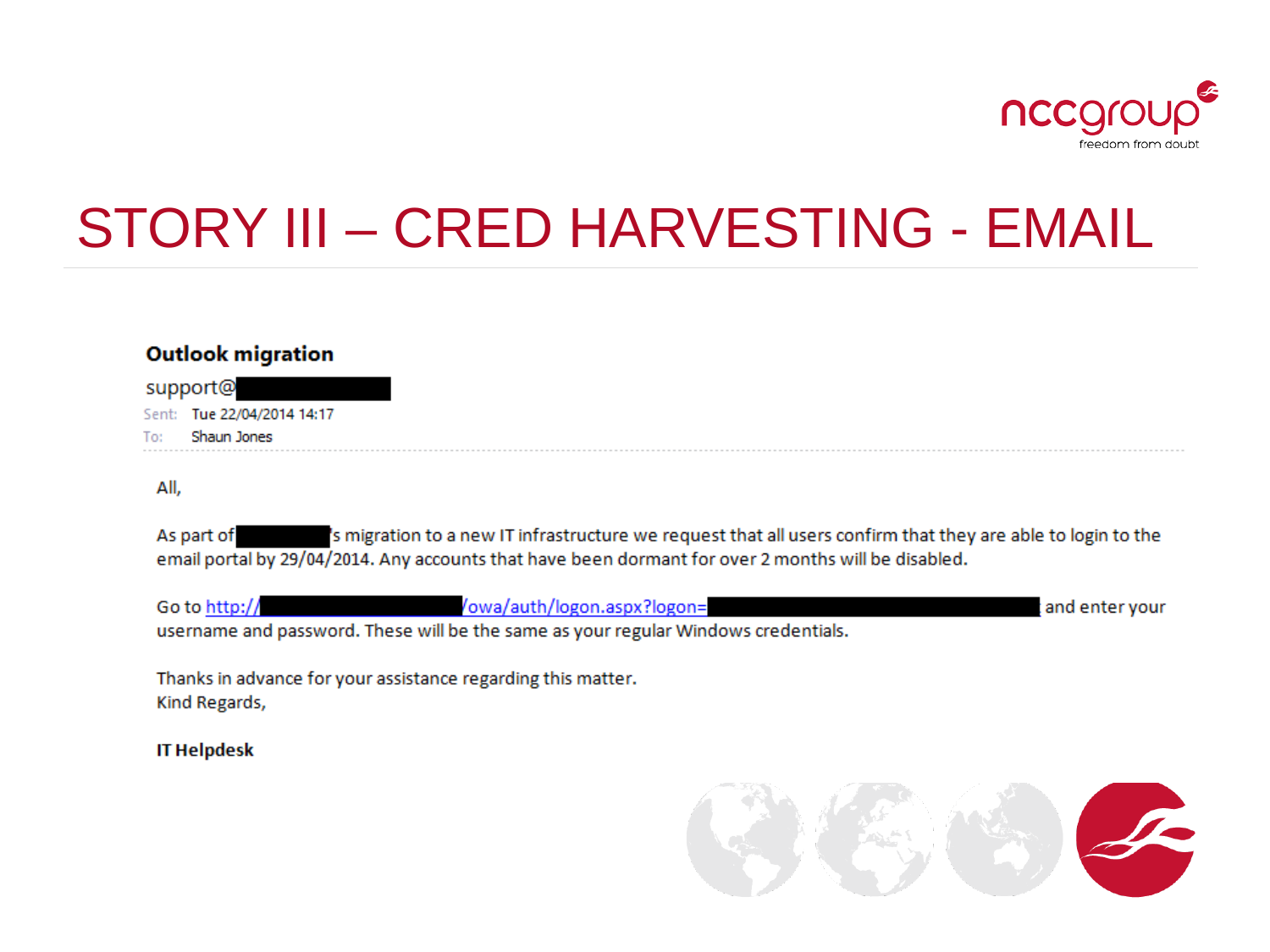

#### Sometimes users just don't want remote access to their emails.

Hi Shaun,

| Why would I want to check my work emails when I'm away from work, I switch<br>off from work the minute I leave site and enjoy my freetime. |  |
|--------------------------------------------------------------------------------------------------------------------------------------------|--|
| Regards.                                                                                                                                   |  |
| Andy.                                                                                                                                      |  |
| helpdesk@<br>From:<br>andy.<br>To:<br>Date: 04/04/2014 11:14<br>Subject: Re: Email Pilot                                                   |  |
| Hi Andy,                                                                                                                                   |  |
| This should work from anywhere, have you tried logging in?                                                                                 |  |
| Thanks,<br>Shaun                                                                                                                           |  |
| On 2014-04-04 11:12, andy.<br>wrote:                                                                                                       |  |
| Thanks,<br>But I think this is a waste of time as I don't have a works device to<br>read<br>my emails remotely from.                       |  |
|                                                                                                                                            |  |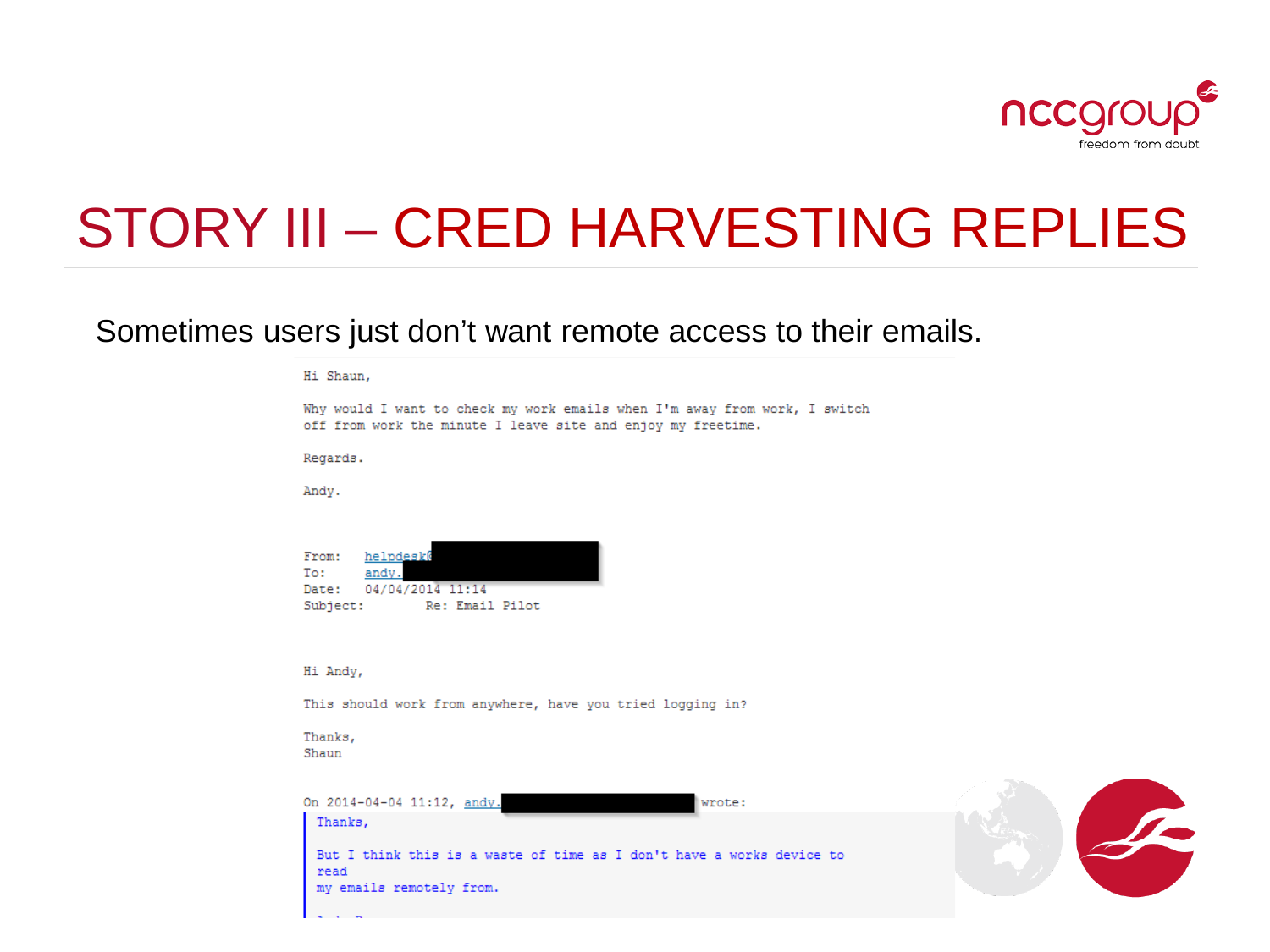

Some have odd questions... And still enter their creds.

Shaun

to clarify, do you mean I can go into an internet cafe in Iraq and login to my emails?

Clark

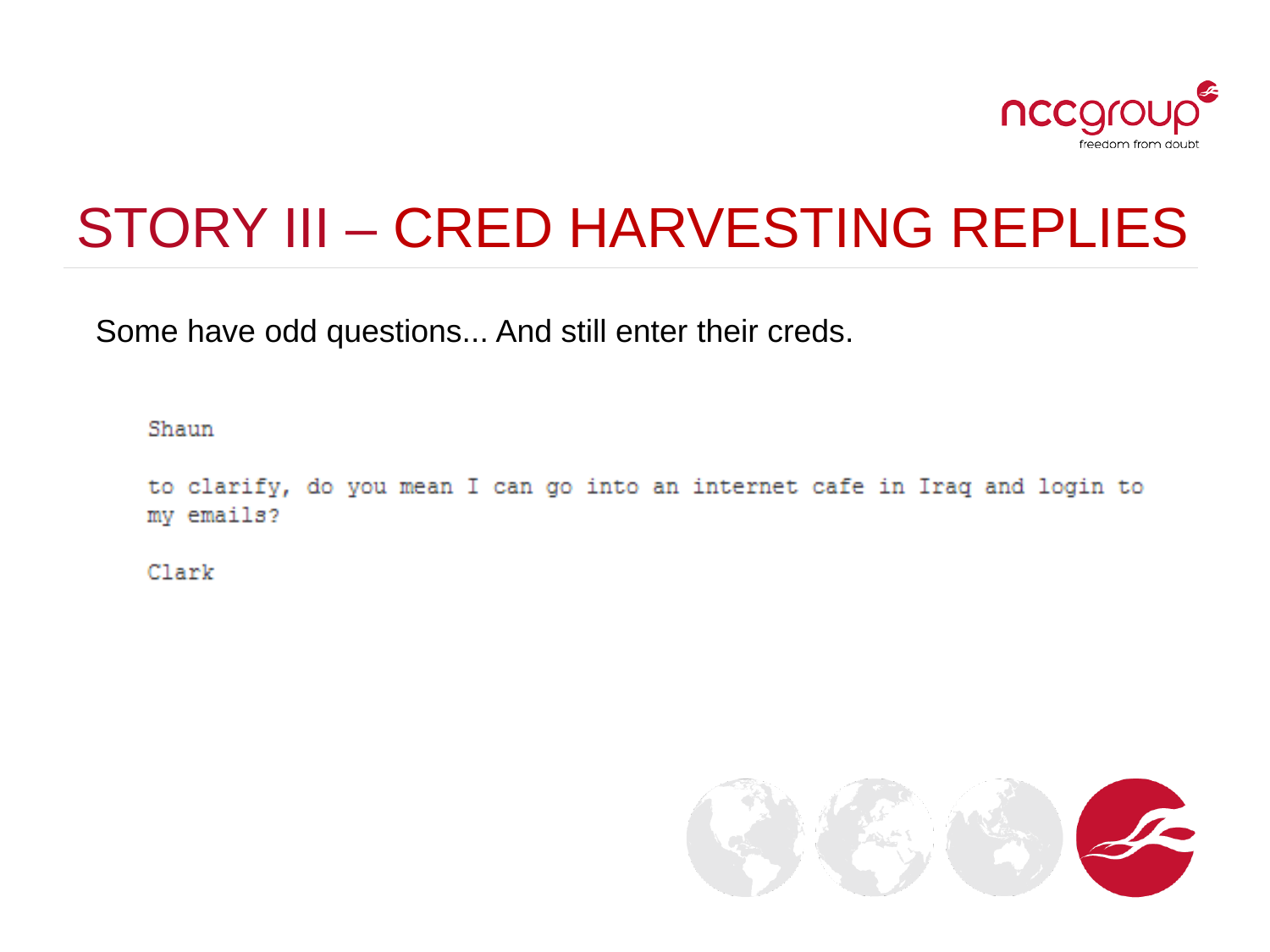

And others want access real bad!



Tried several times but not certain it has worked.

Darren

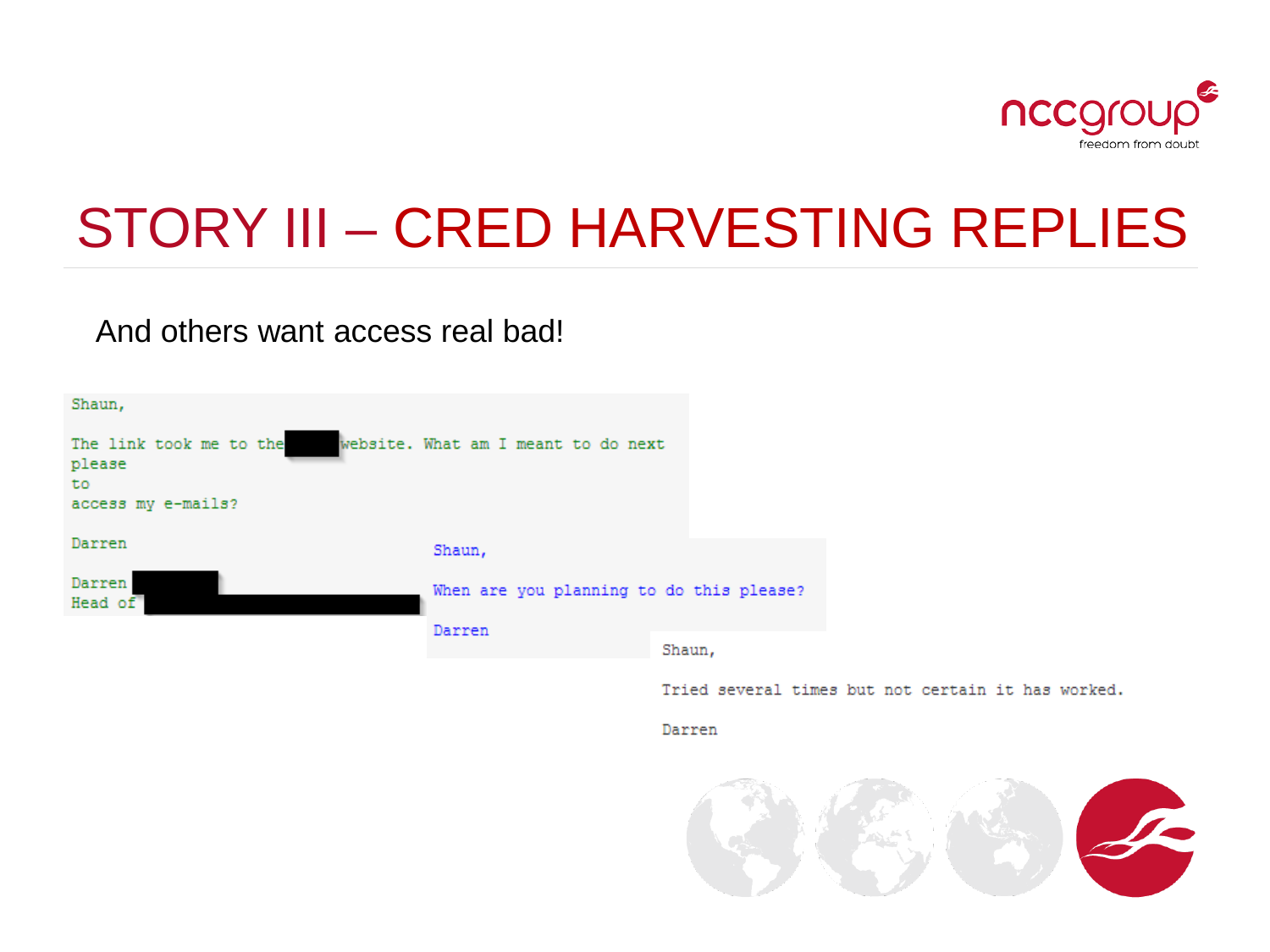

So we told him we would need to remotely access and that he had to go to a website and run a malicious batch script. He said it didn't work…

| ---------------                     |                                    |
|-------------------------------------|------------------------------------|
| $0 - IFXXXXX4L$                     |                                    |
| ------------                        |                                    |
| 1 - IGXXXXX6D                       |                                    |
| Please select a victim: 1           |                                    |
| You have selected:                  |                                    |
| IGXXXXX6D                           |                                    |
|                                     |                                    |
| Please enter a command: whoami      |                                    |
| DOMAIN-NAME\Darren XXXXXXXXX        |                                    |
| Please enter a command: net user    |                                    |
| User accounts for \\IGXXXXX6D       |                                    |
|                                     |                                    |
| Administrator<br>ASPNET             |                                    |
| Guest                               | SophosSXXIGXXXXX6D                 |
| The command completed successfully. |                                    |
|                                     |                                    |
| Please enter a command: systeminfo  |                                    |
| Host Name:                          | IGXXXXX6D                          |
| $OS$ Name:                          | Microsoft Windows 7 Professional   |
| OS Version:                         | 6.1.7601 Service Pack 1 Build 7601 |
| OS Manufacturer:                    | Microsoft Corporation              |

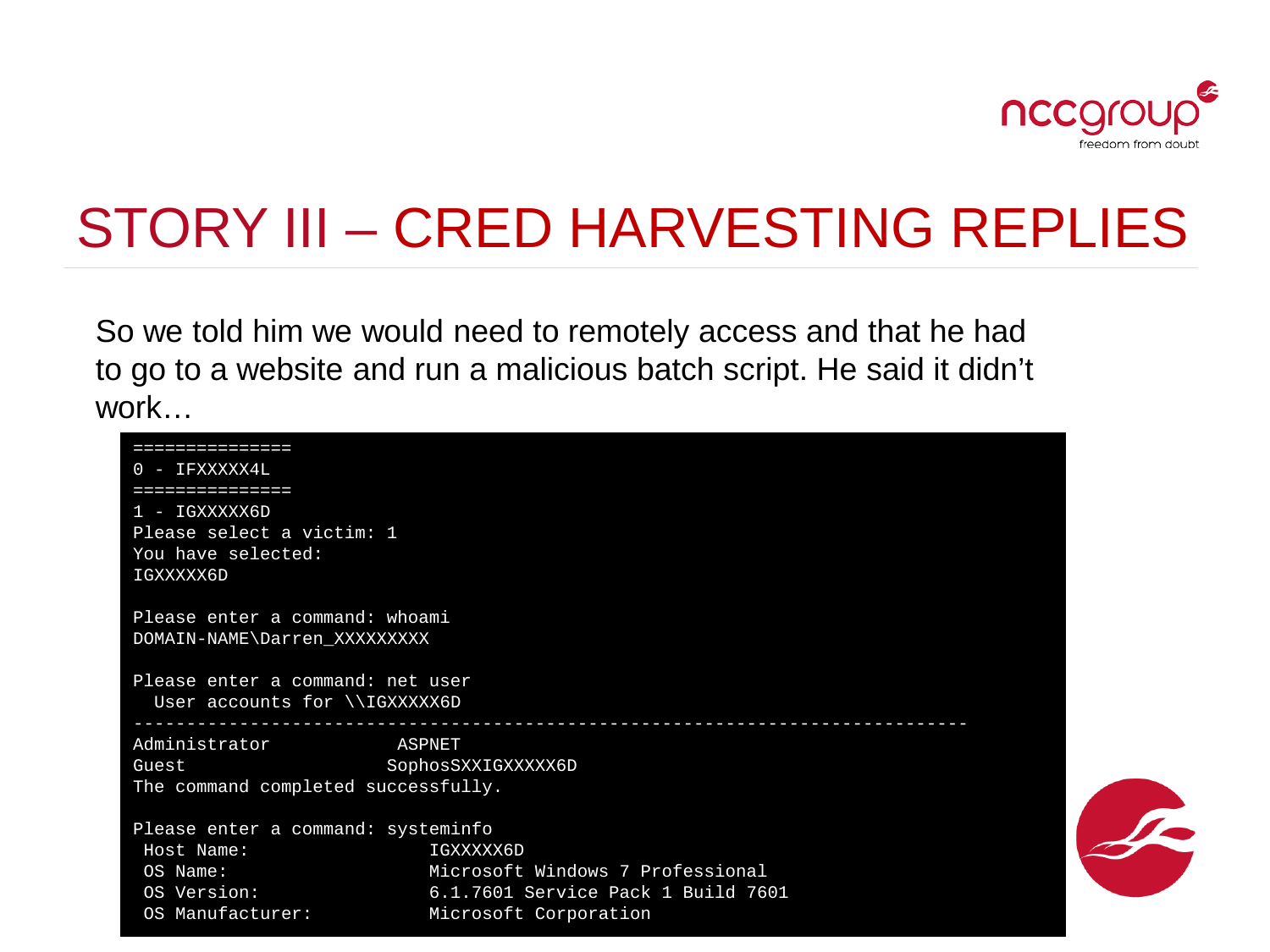

# STORY III – GETTING A SHELL

Payload = Modified version of DNSCat & custom reverse shell

Dropper = Malicious Macro

Reason to enable = Auto-fill for asset registration (everyone's lazy)

| ×                                                      |   |                            | $\mathbb{Z}$                                                                       |           |            |                        |              | LATINARITY AV IANIP    |       |
|--------------------------------------------------------|---|----------------------------|------------------------------------------------------------------------------------|-----------|------------|------------------------|--------------|------------------------|-------|
| Clipboard                                              | 探 | Font                       |                                                                                    | Alignment | $\sqrt{2}$ | <b>Number</b>          | $\mathbb{G}$ |                        | Styl- |
| <b>Security Warning</b>                                |   | Macros have been disabled. | <b>Enable Content</b>                                                              |           |            |                        |              |                        |       |
| O16                                                    |   | $f_x$                      |                                                                                    |           |            |                        |              |                        |       |
| А                                                      | B | C                          | D                                                                                  | G         | H<br>K     |                        | M<br>N       | $\circ$                |       |
| Enable Macros to detect or re-calculate Service Tag ID |   |                            |                                                                                    |           |            |                        |              |                        |       |
|                                                        |   |                            |                                                                                    |           |            |                        |              |                        |       |
| 3                                                      |   |                            | This spreadsheet should auto-update. If you have problems with this functionality, |           |            |                        |              |                        |       |
| contact: 1337<br>4                                     |   |                            |                                                                                    |           |            |                        |              |                        |       |
|                                                        |   |                            |                                                                                    |           |            |                        |              |                        |       |
| Date IDs Collected: {Macros will autofill}<br>6        |   |                            |                                                                                    |           |            |                        |              |                        |       |
| <b>Device</b>                                          |   | <b>ASSETS ASSIGNED</b>     |                                                                                    |           | Hostname   |                        |              | <b>MAC Address</b>     |       |
| Laptop/Desktop:                                        |   | {Macros will autofill}     |                                                                                    |           |            | {Macros will autofill} |              | {Macros will autofill} |       |
| 9 Mobile:                                              |   |                            | {Manually Type device and Mobile Number}                                           |           |            |                        |              |                        |       |
| $10$ USB(s):                                           |   | {Manually Type device}     |                                                                                    |           |            |                        |              |                        |       |
| $\frac{11}{2}$                                         |   |                            |                                                                                    |           |            |                        |              |                        |       |
| $\sim$                                                 |   |                            |                                                                                    |           |            |                        |              |                        |       |
|                                                        |   |                            |                                                                                    |           |            |                        |              |                        |       |
|                                                        |   |                            |                                                                                    |           |            |                        |              |                        |       |
|                                                        |   |                            |                                                                                    |           |            |                        |              |                        |       |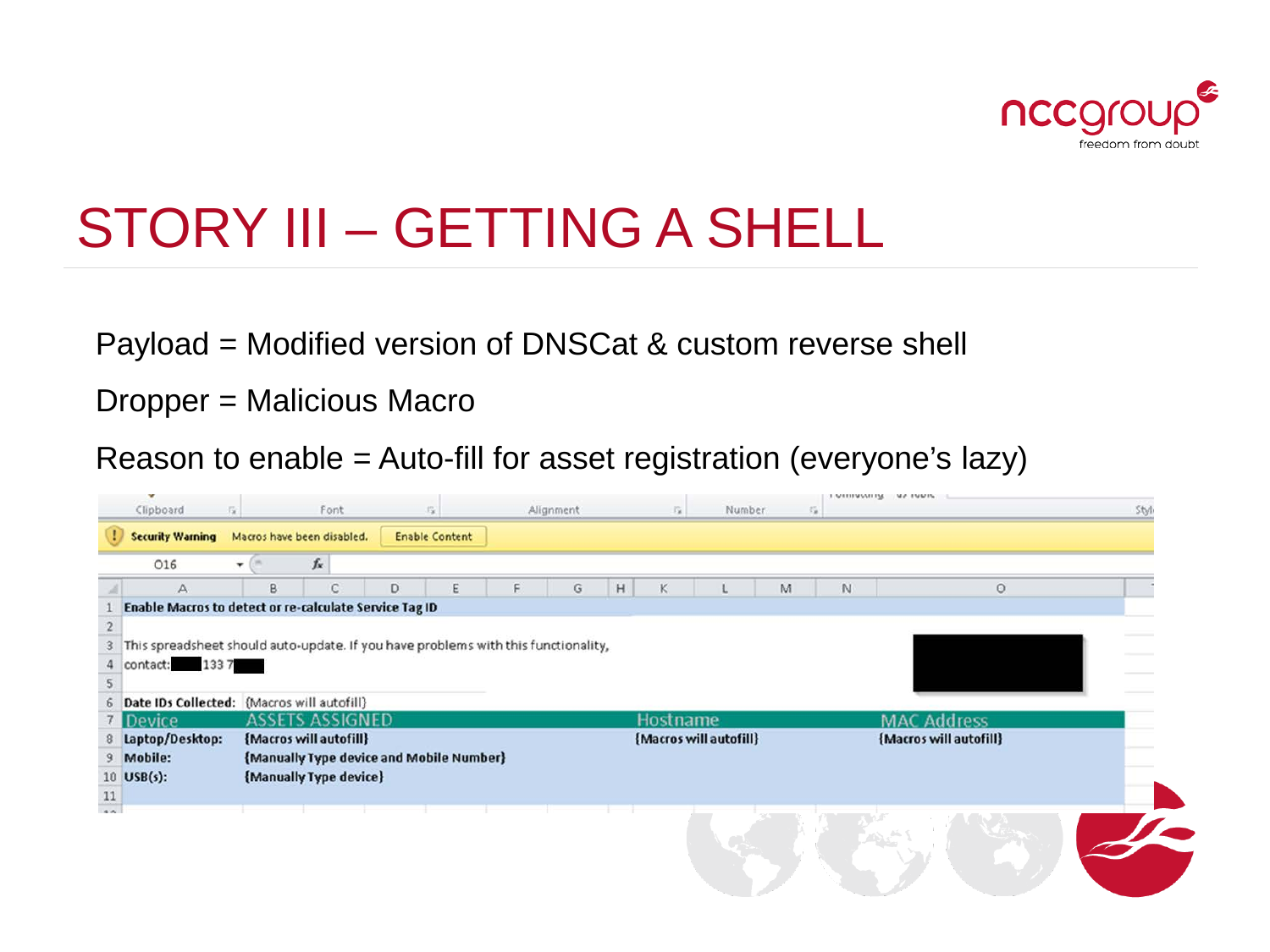

# STORY III - GETTING A SHELL - EMAIL

#### [Action Required] - Assigned Assets Register

procurement@ Sent: Fri 04/04/2014 09:38 Shaun Jones To: Message 20 Asset-register-v0.1a.xlsm (33 KB)

Dear Shaun,

Inaccuracies within the asset register for assigned IT equipment is making it hard to track and plan ongoing IT asset procurement. The attached spreadsheet will automatically update with your currently assigned asset details; please check the entry for the assets currently tracked against you is correct and reply back to this email. A pending upgrade of laptops that are older than 2 years will be processed by 9th April; to check your eligibility, the spreadsheet can check your Service Tag for you.

Please note - to ensure your details are updated correctly, please make sure that that you click the "enable macros" button on the attached spreadsheet.

Thank you for your cooperation.





ENVIRONMENT - Please consider the environment and don't print this e-mail unless you really need to. 

Warning: This message is intended only for the use of the individual to whom it is addressed and may contain information that is privileged, confidential and exempt from disclosure under applicable law.

If you are not the intended recipient, you are hereby notified that any use, dissemination, distribution or copying of this communication is strictly prohibited. If you have received this communication in error please notify the sender. Thank you.

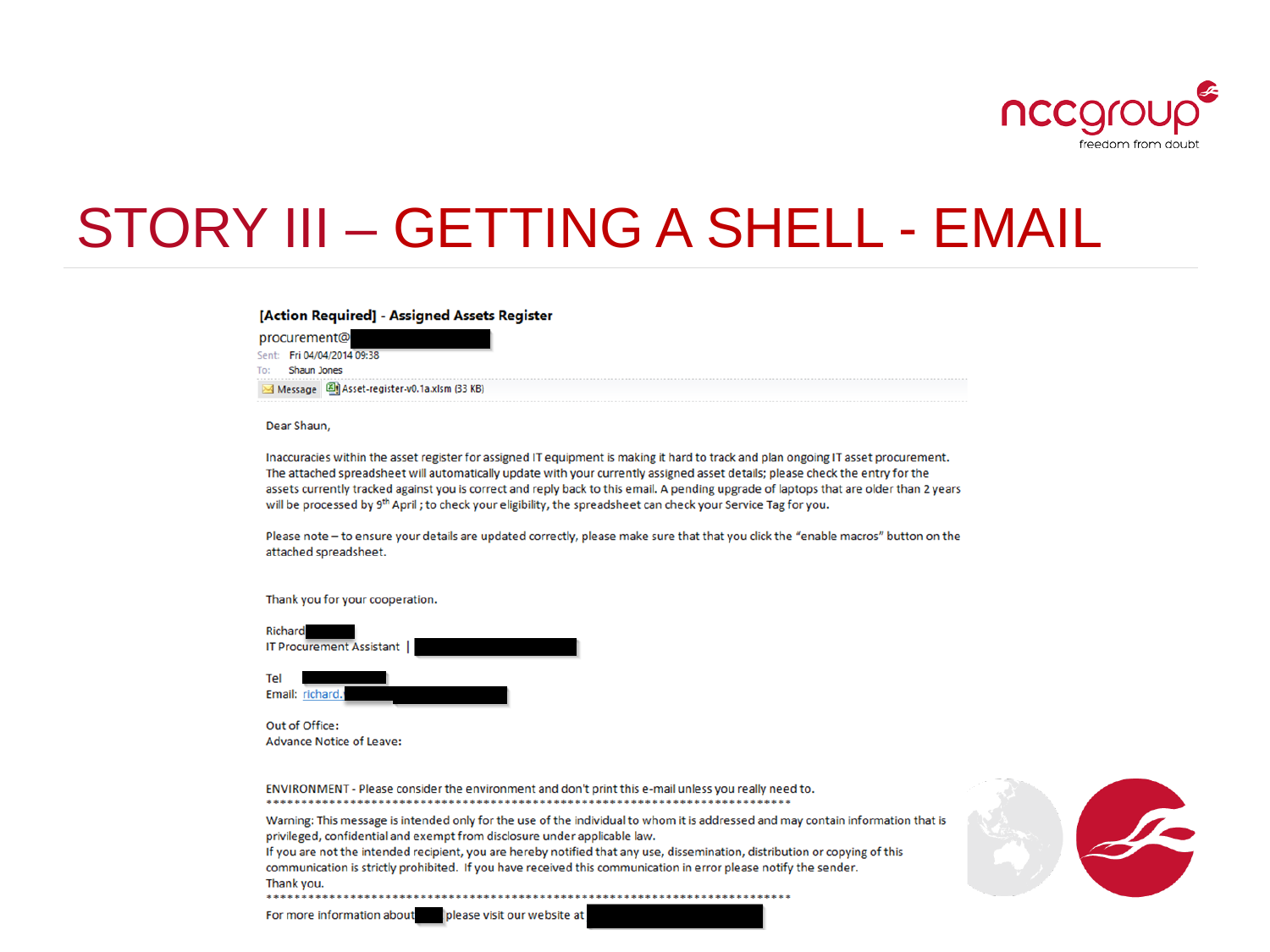

### STORY III – GETTING A SHELL

Waiting for DNS requests for domain '\*' on 0.0.0.0:53... Session jwnqtswq doesn't exist; accepting sequence number 1577 Creating new session jwnqtswq with sequence number 1577 jwnqtswq: Microsoft Windows [Version 6.1.7601] jwnqtswq: Copyright (c) 2009 Microsoft Corporation. All right jwnqtswq: s reserved. jwnqtswq: H:\Document> Session timed out: jwnqtswq Creating new session jwnqtswq with sequence number 1670 jwnqtswq: whoami jwnqtswq: XXXXXXXXXX\Robert\_XXXXXXXXX jwnqtswq: jwnqtswq: H:\Document> jwnqtswq: systeminfo jwnqtswq: systeminfo jwnqtswq: jwnqtswq: jwnqtswq: Host Name: IGXXXXXXL jwnqtswq: OS Name: Microsoft Windows 7 Pro jwnqtswq: fessional jwnqtswq: OS Version: 6.1.7601 Service Pack 1 Build 7601 jwnqtswq: OS Manufacturer

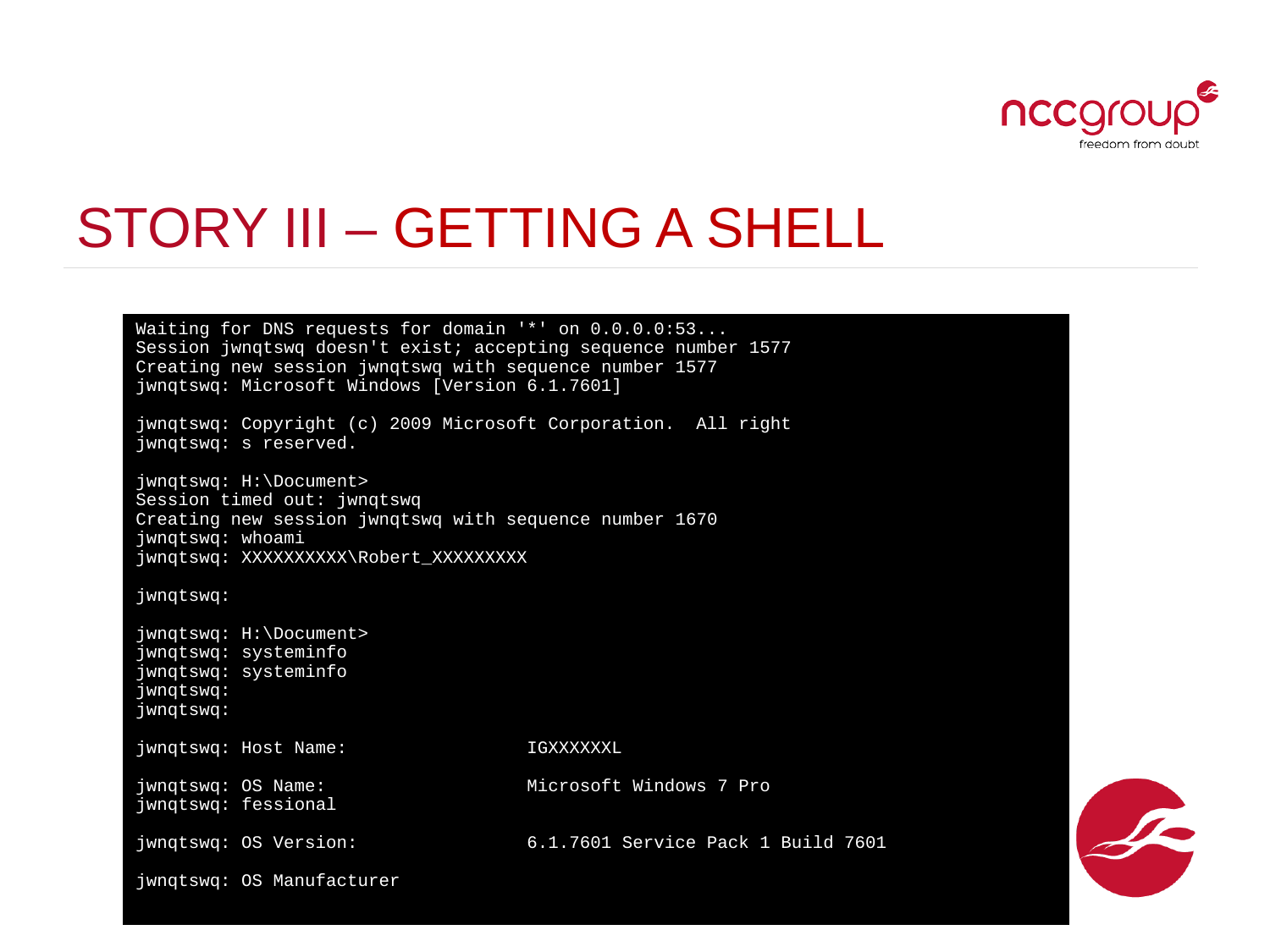

# How Can You Protect Yourself?

- Ensuring regular updates are installed
	- Operating systems
	- Mail & document clients
	- Anti-virus & security packages
	- Third party software
- Implement endpoint protections and configure them correctly
	- Web & mail filtering software
	- Application whitelisting software
	- Proxy & Network traffic monitoring software
- Ensure Firewall rules are correctly configured, allowing only trusted traffic

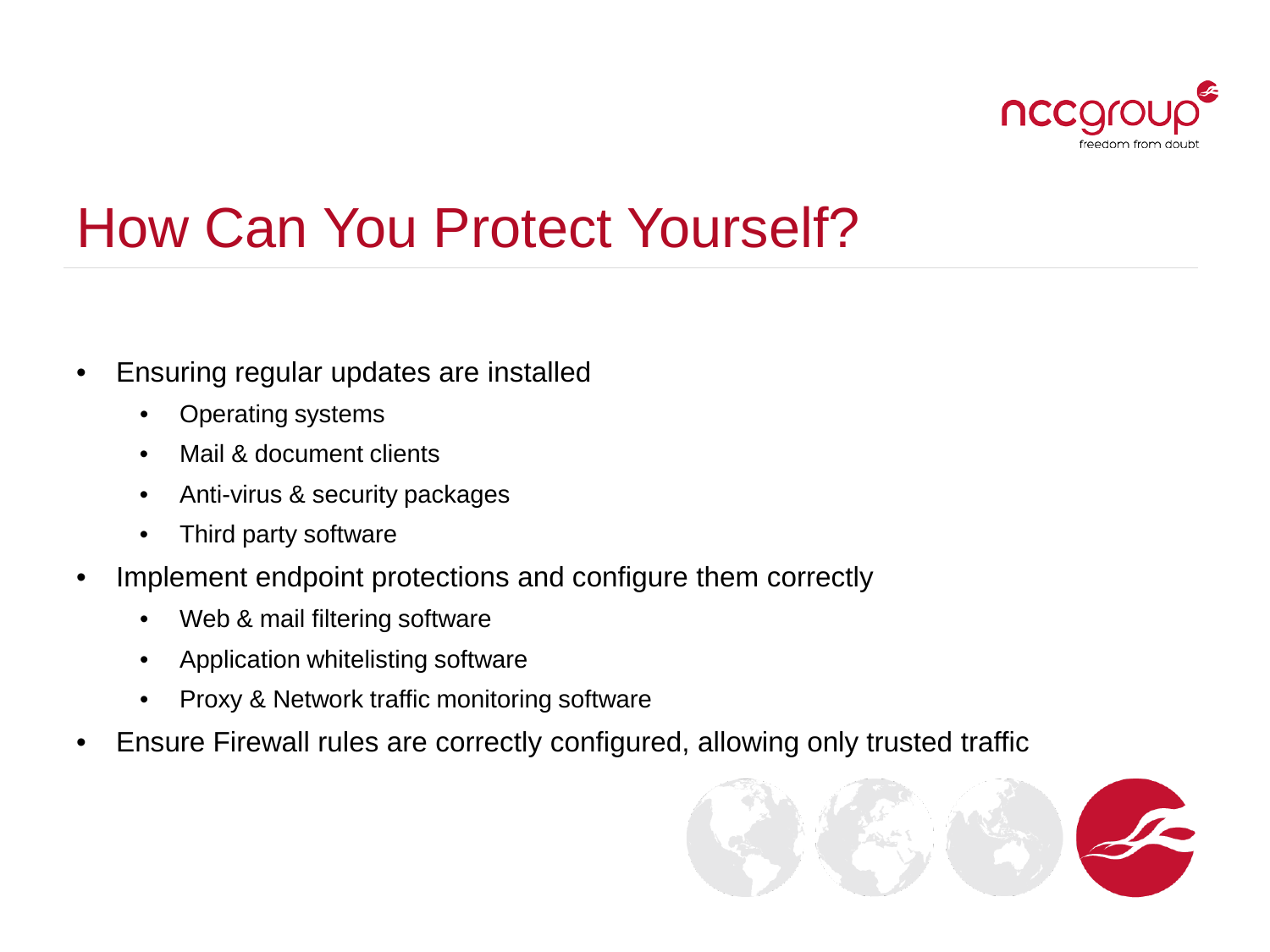

# How Can You Protect Yourself?

- Use mailbox categorisation techniques and rules
	- Microsoft's Outlook allows categorisation by colour used in conjunction with rules can aid with identifying addresses within the internal address book

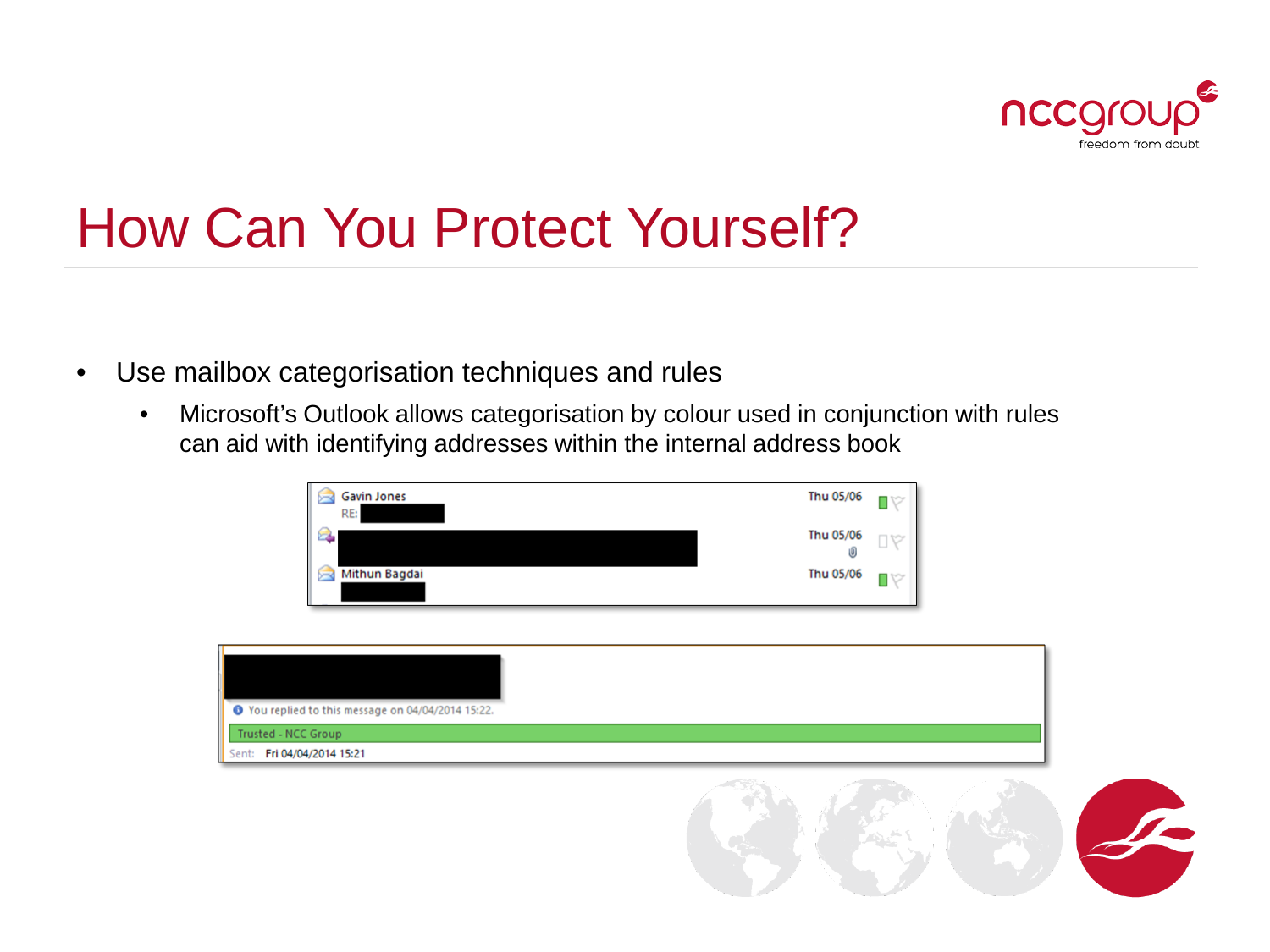

# How Can You Protect Yourself?

- Develop a security awareness program
	- Develop security policies
	- Conduct annual security awareness training
	- Carry out annual phishing and social engineering assessments
	- Publicise security awareness within the organisation
	- Award those who point out issues

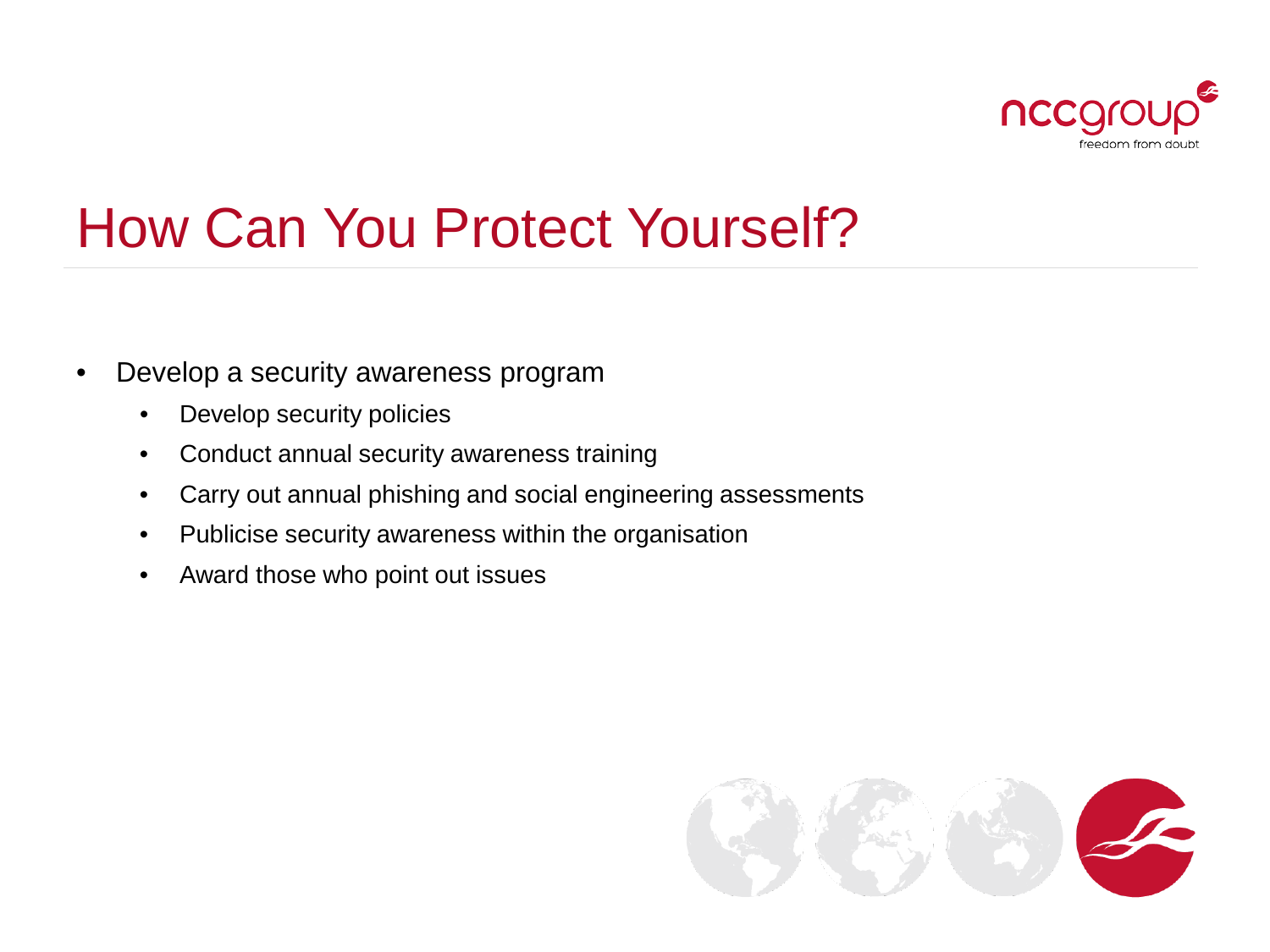

## Any Questions or Queries?

**shaun.jones@nccgroup.com**